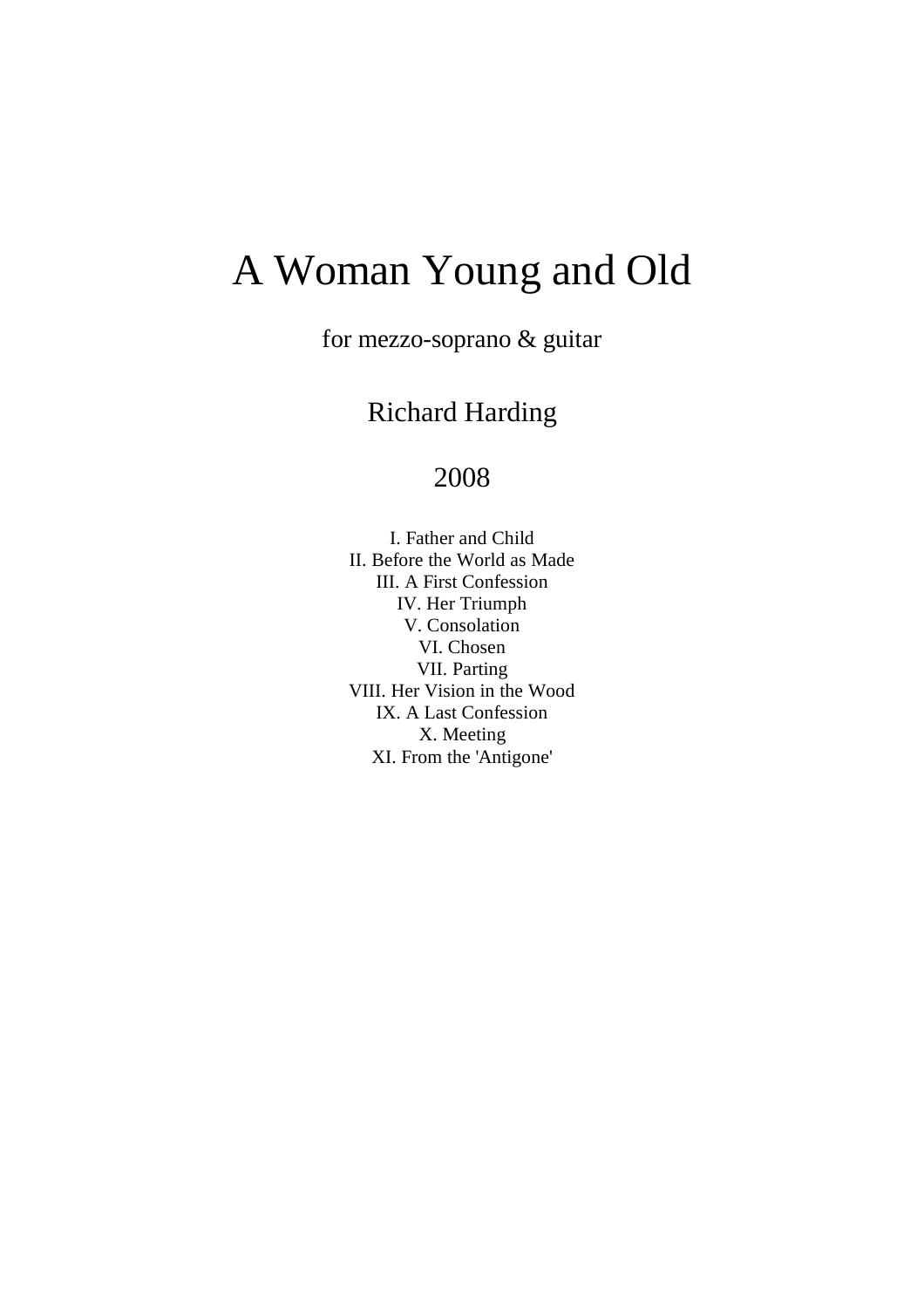Notes:

- 1. In the fourth song, 'Her Triumph', the guitar is to be played with a capo at the third fret. The guitar line will, therefore, sound a minor third higher than written, in unison with the voice.
- 2. In song number six, 'Chosen', the guitar is written to be played with a capo covering the bottom five strings at the fourth fret but leaving the top E string open. The line sounds as written, the notes marked witn cross-shaped noteheads being, effectively, 'open' strings which are fretted by the capo.
- 3. The performance of 'Chosen' also calls for certain tempo considerations to be taken into account. As marked in the first two bars, the accompanying guitar figure is to accelerate and decelerate over the course of each two bar phrase throughout the piece. The vocal melody is to float above this background, maintaining a roughly steady crotchet pulse against the tempo changes in the guitar.
- 4. Song number seven, 'Parting', may be performed as a duet, with the lyrics in italics (and marked '*(He)*' above the stave) being sung by a male voice, if a suitable one is available.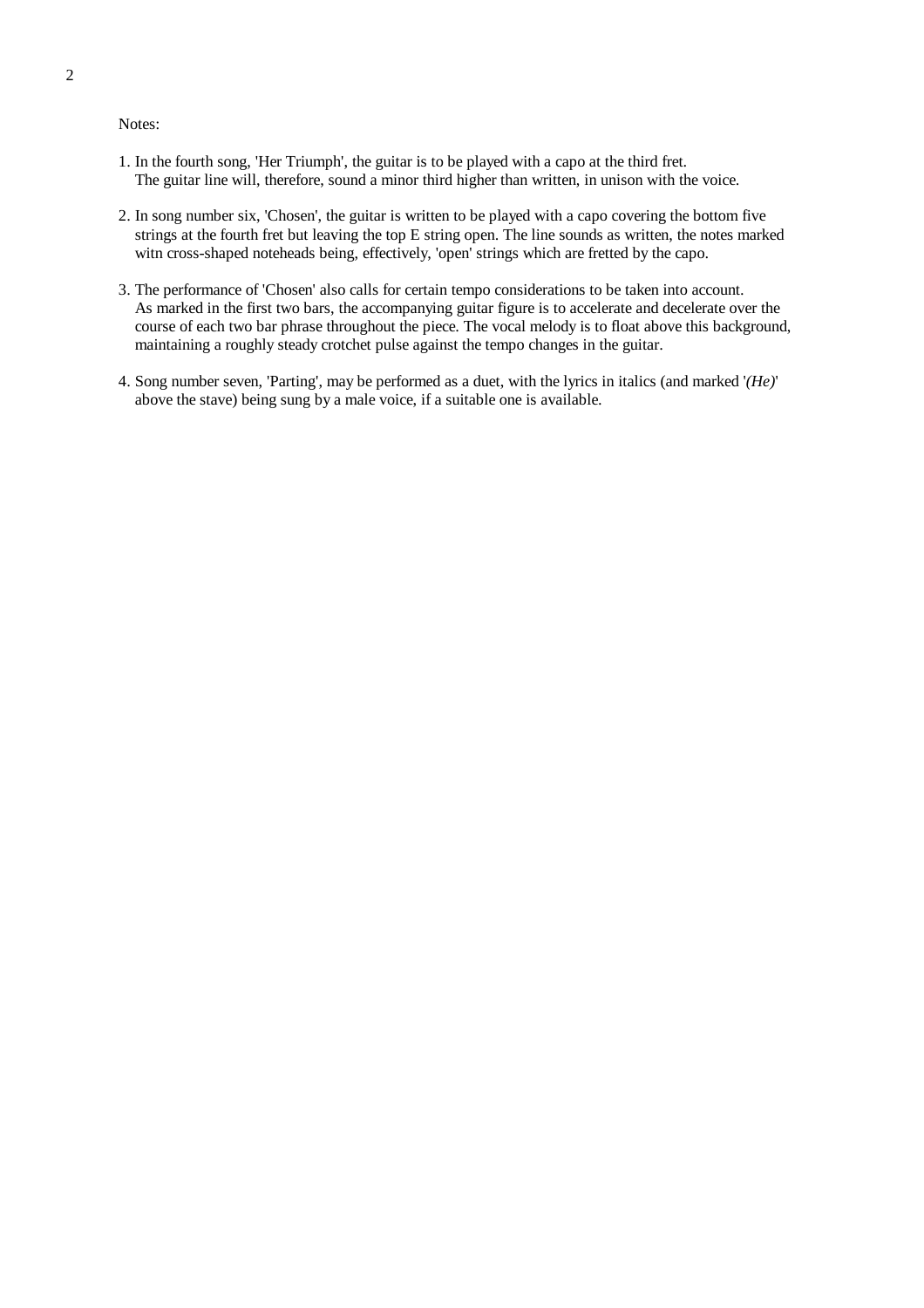## A Woman Young and Old

I. Father and Child

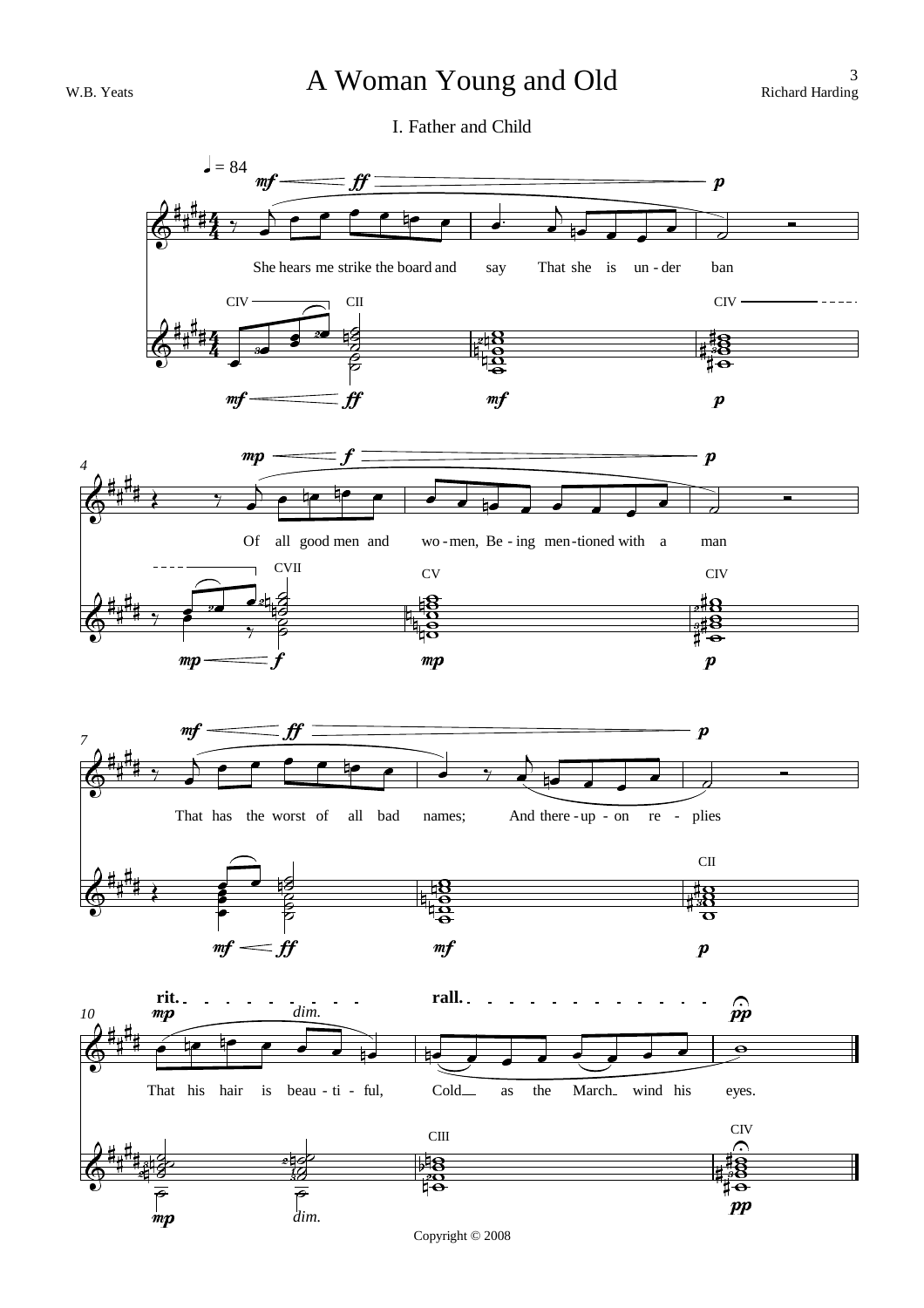#### II. Before the World was Made

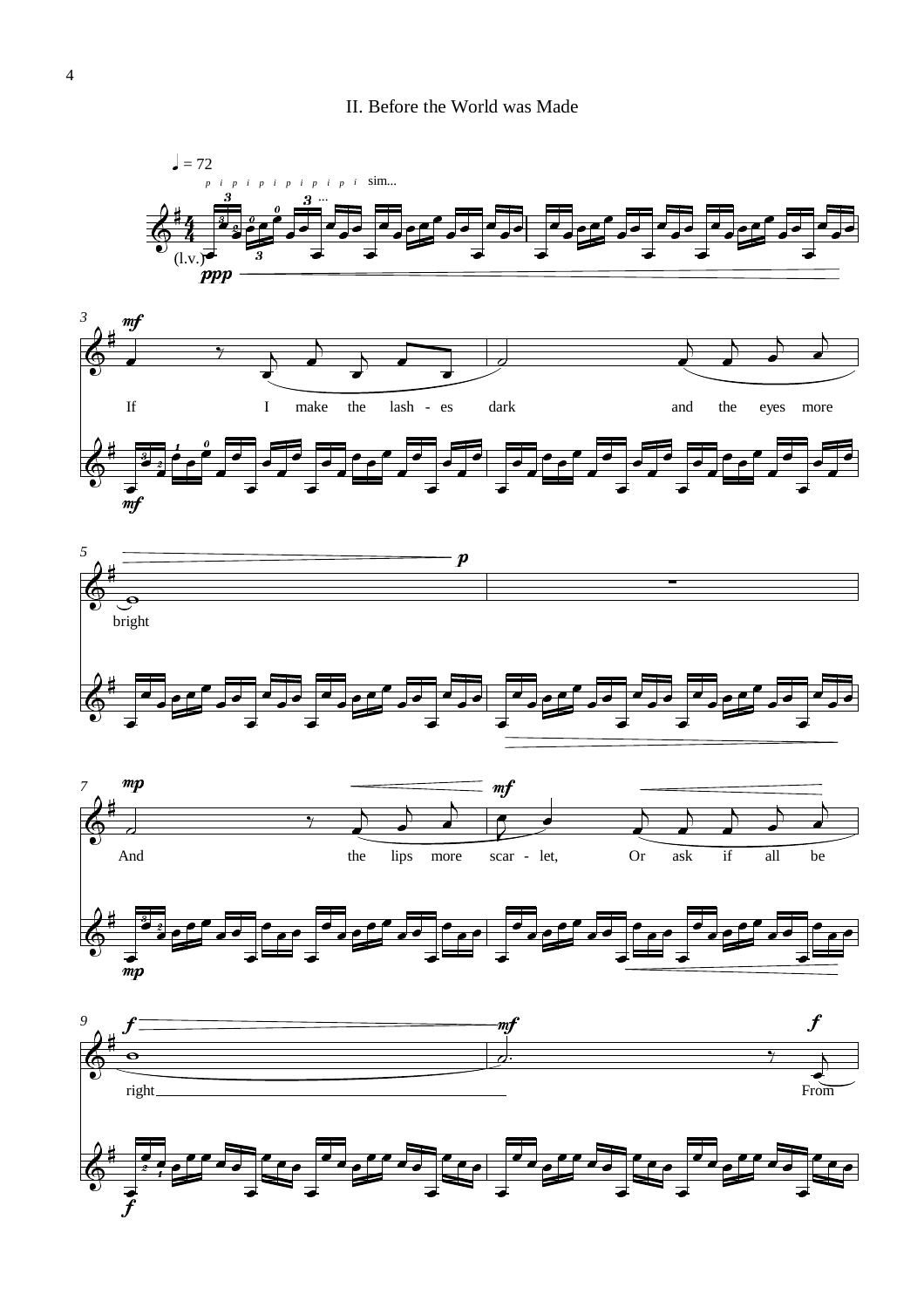







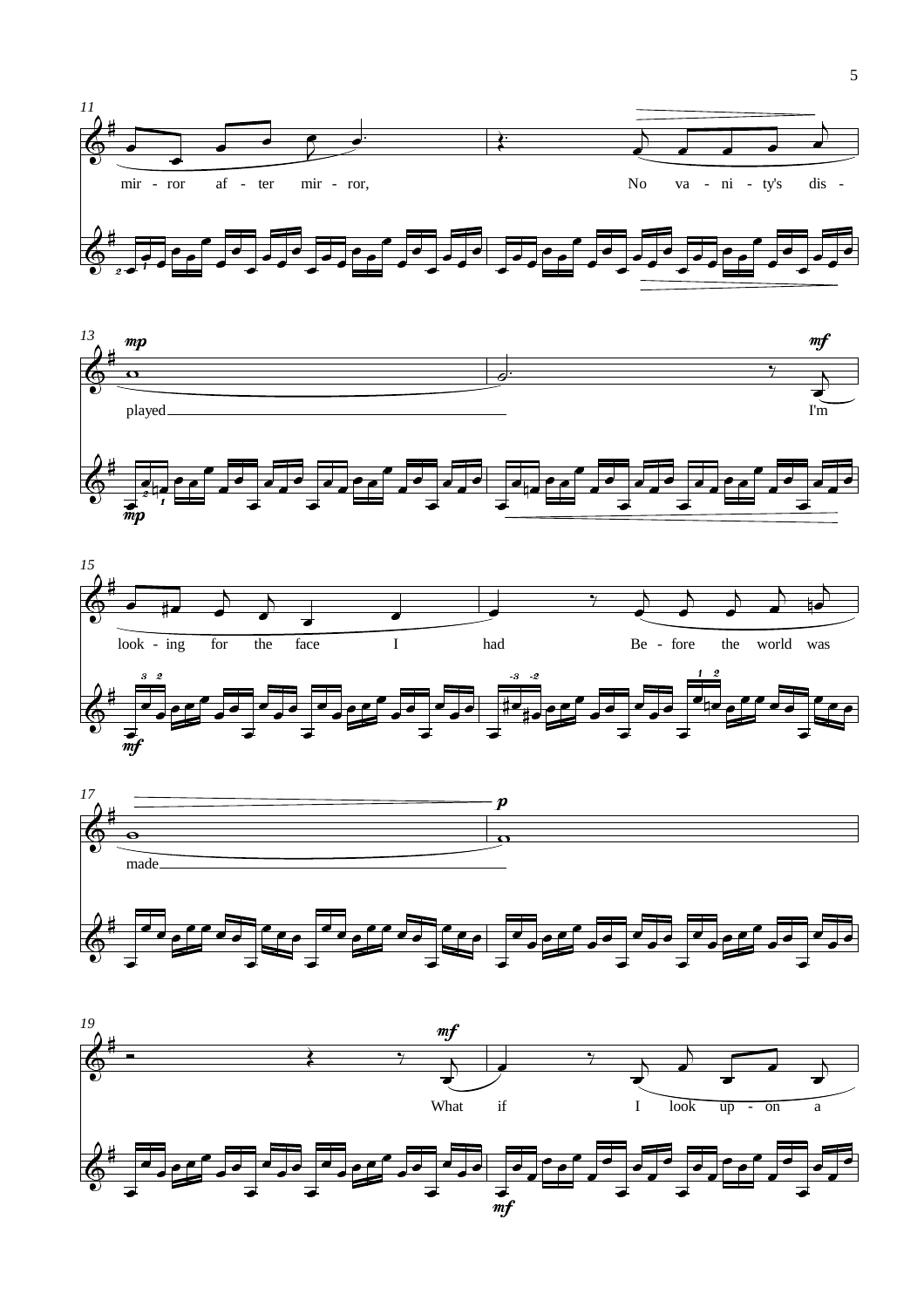







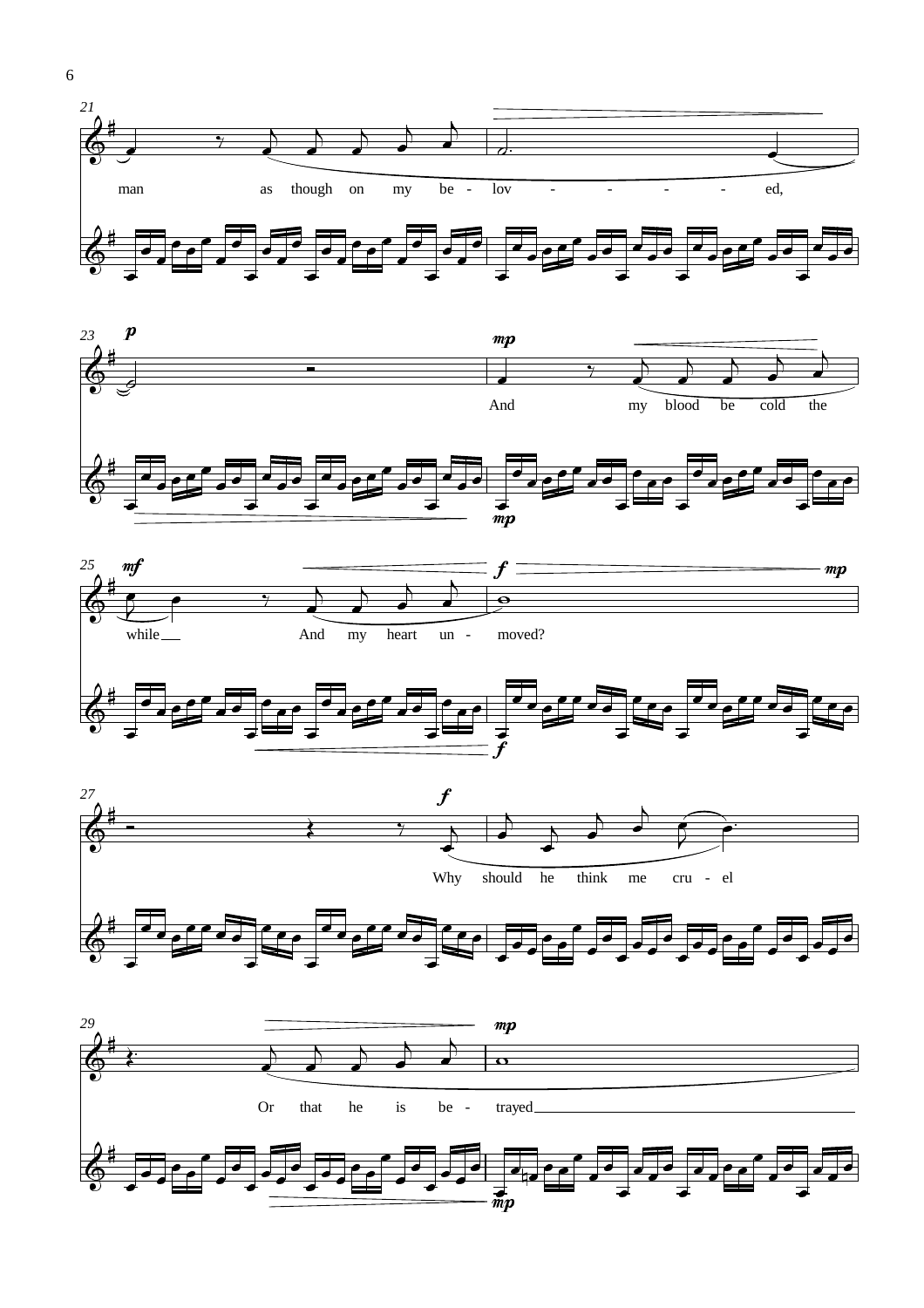









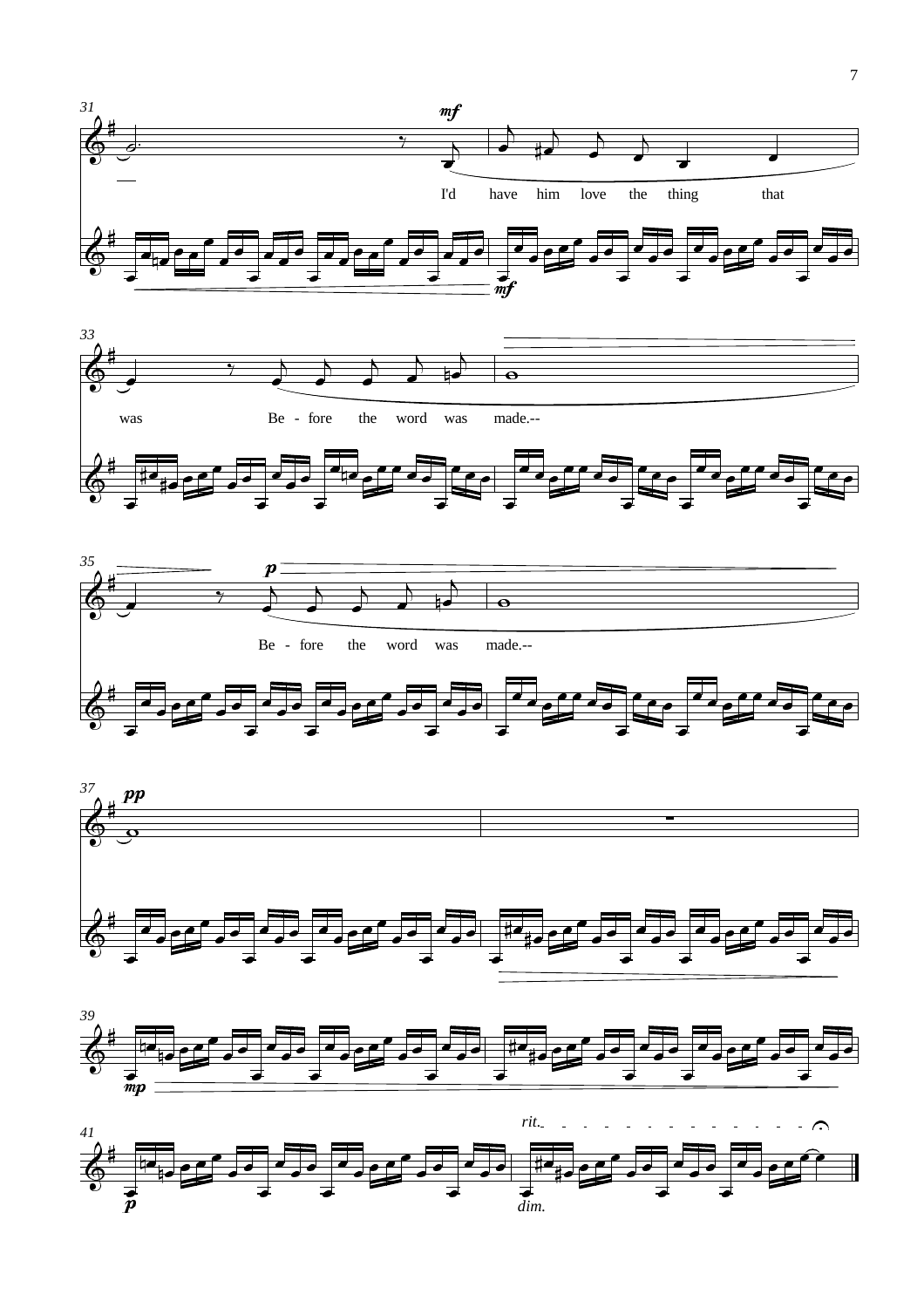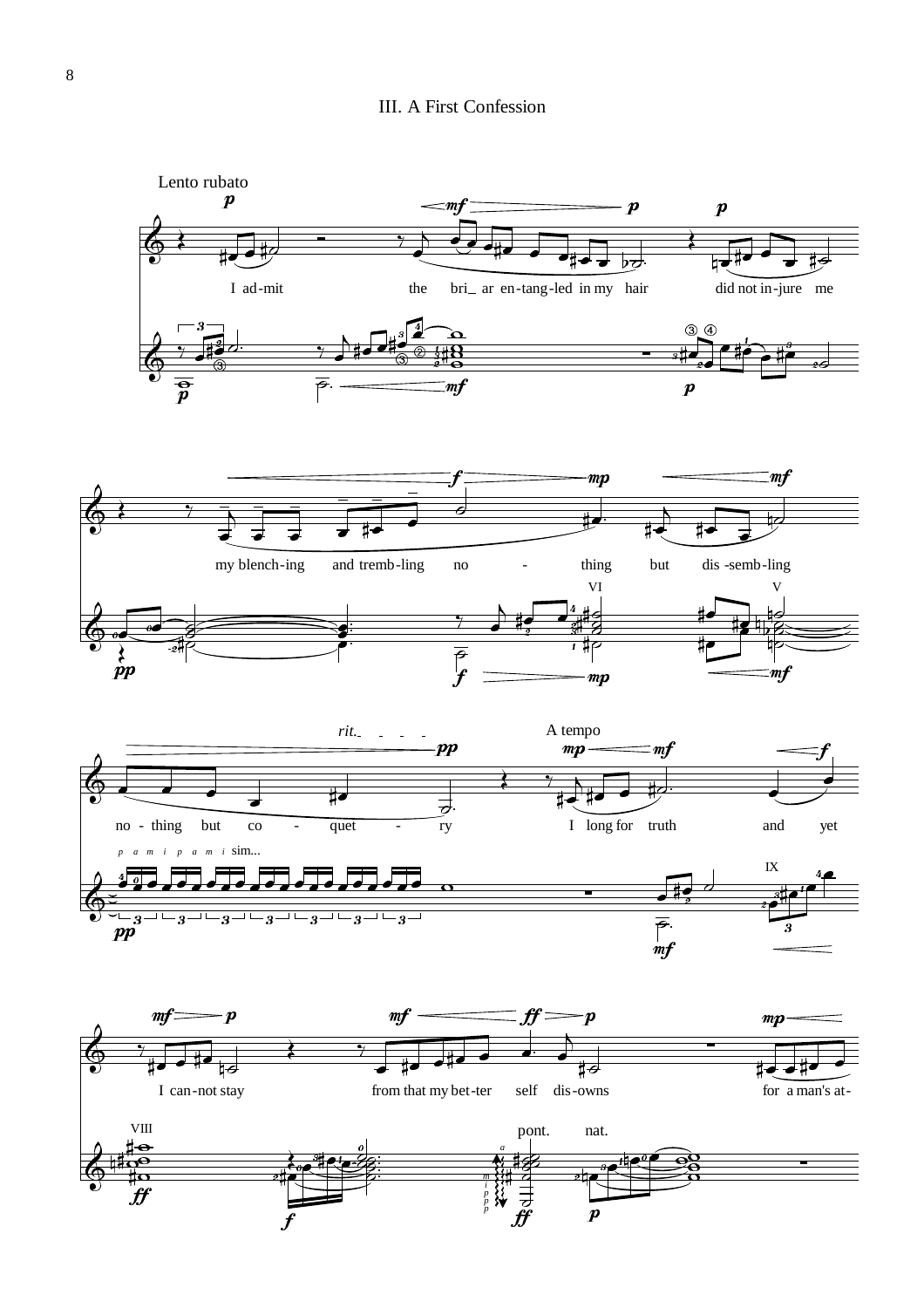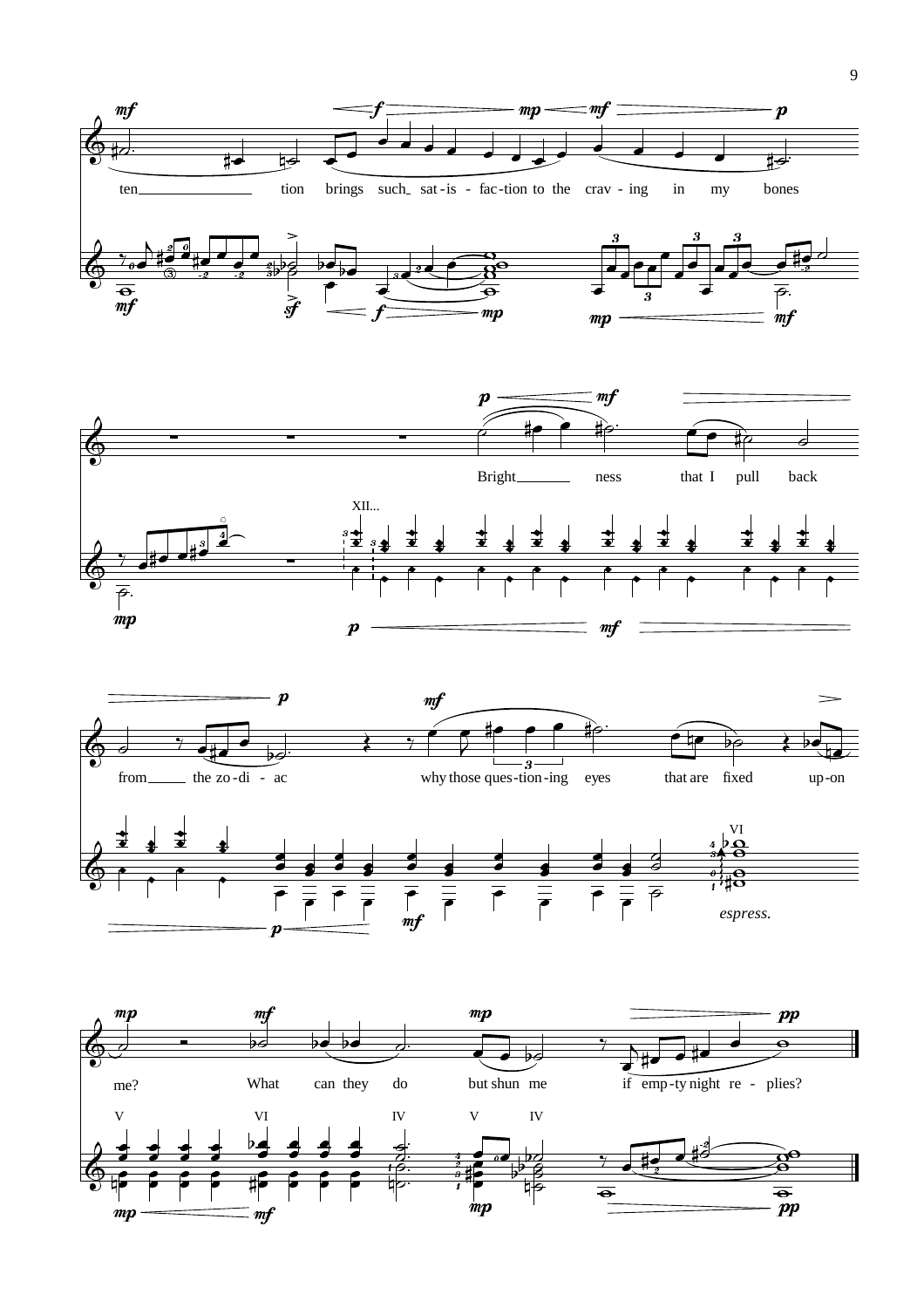#### IV. Her Triumph

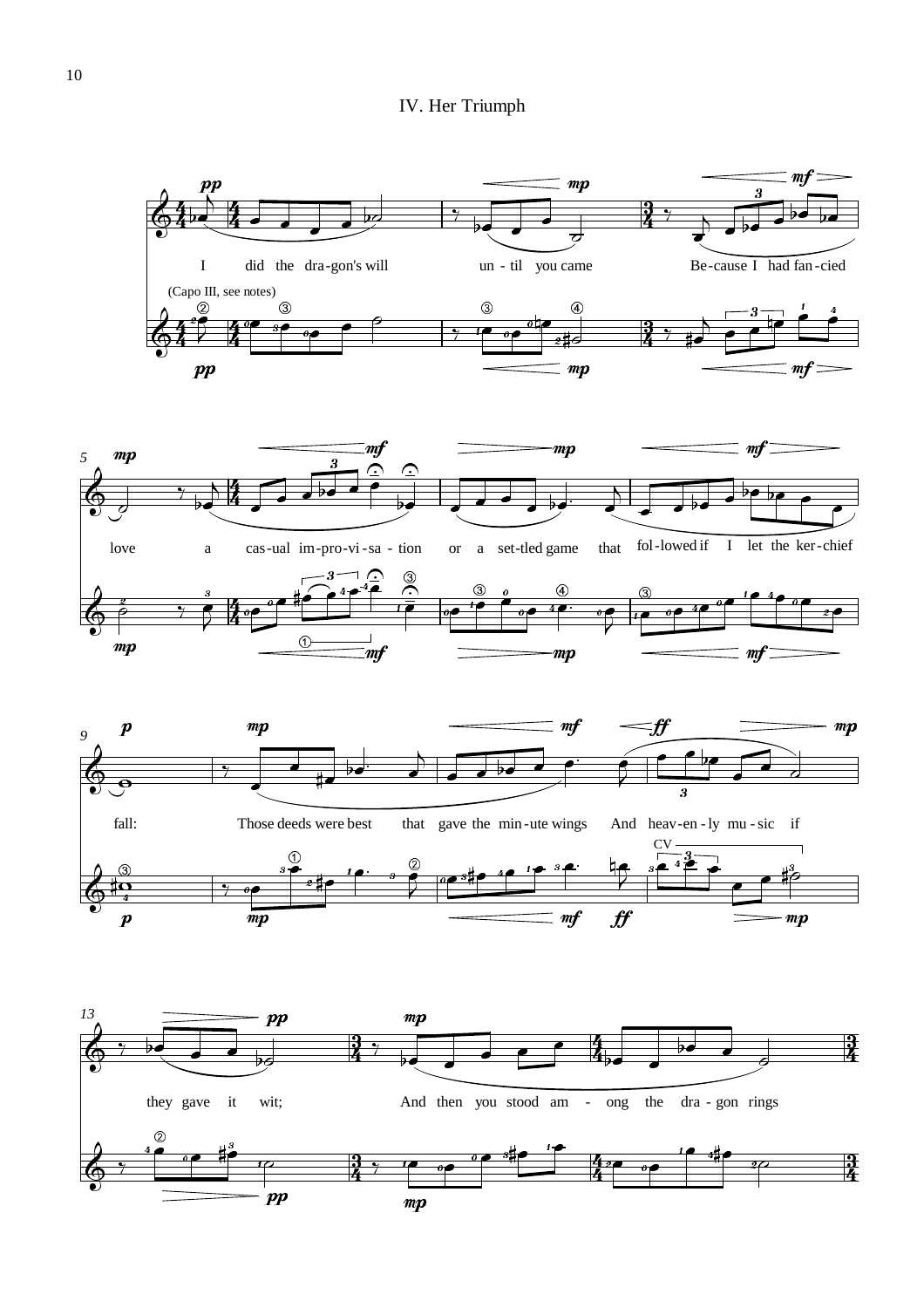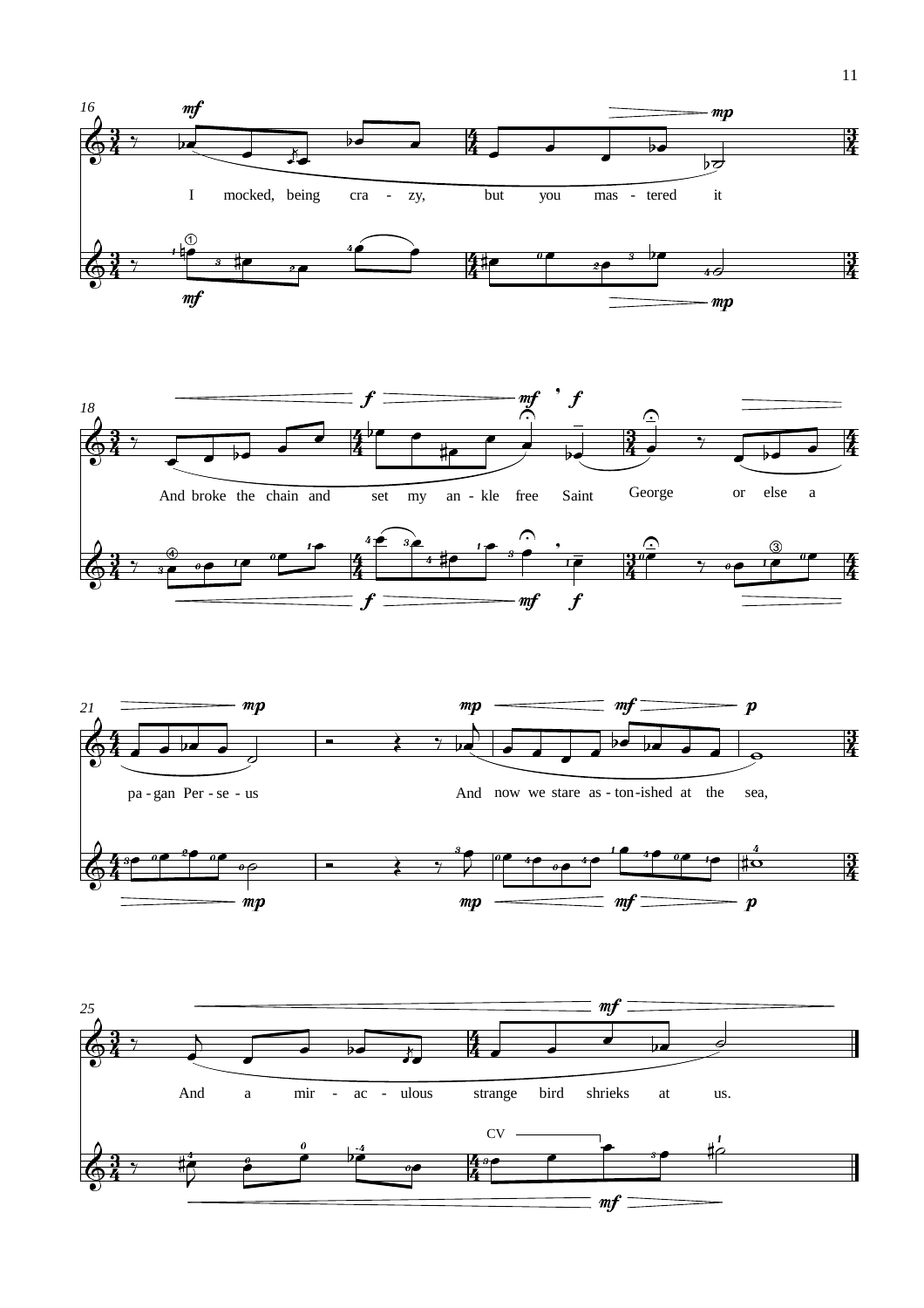#### V. Consolation

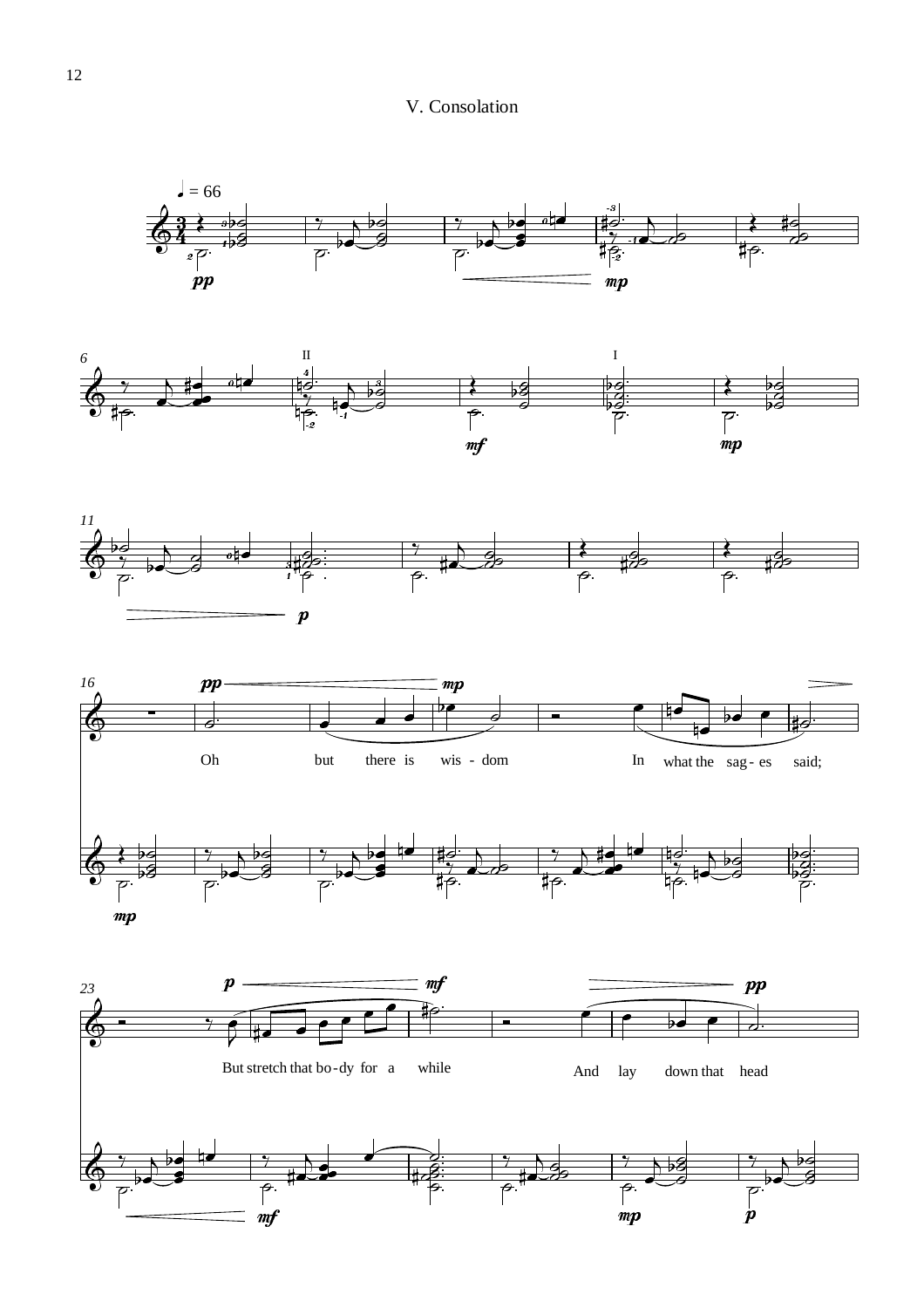

- niente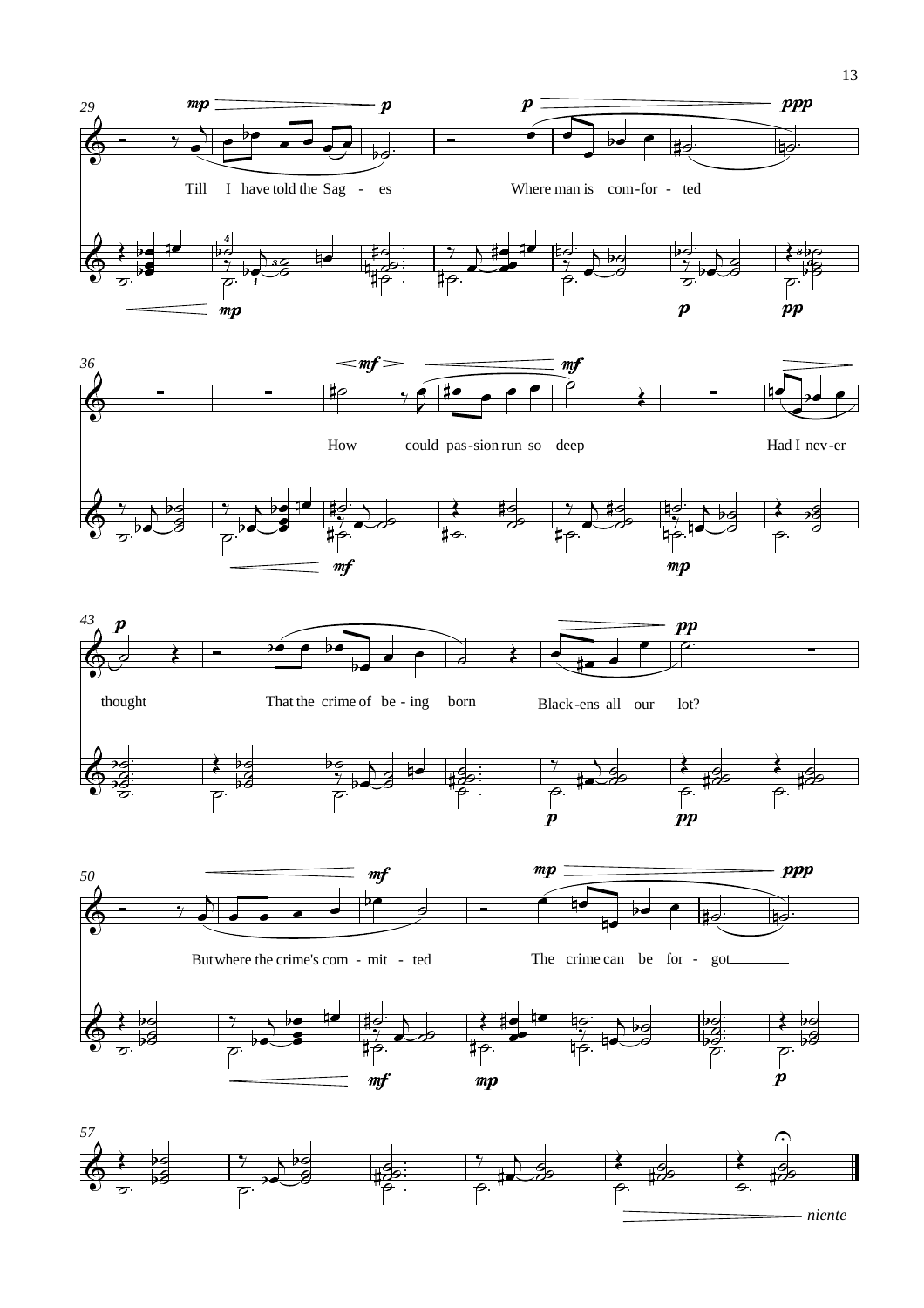#### VI. Chosen

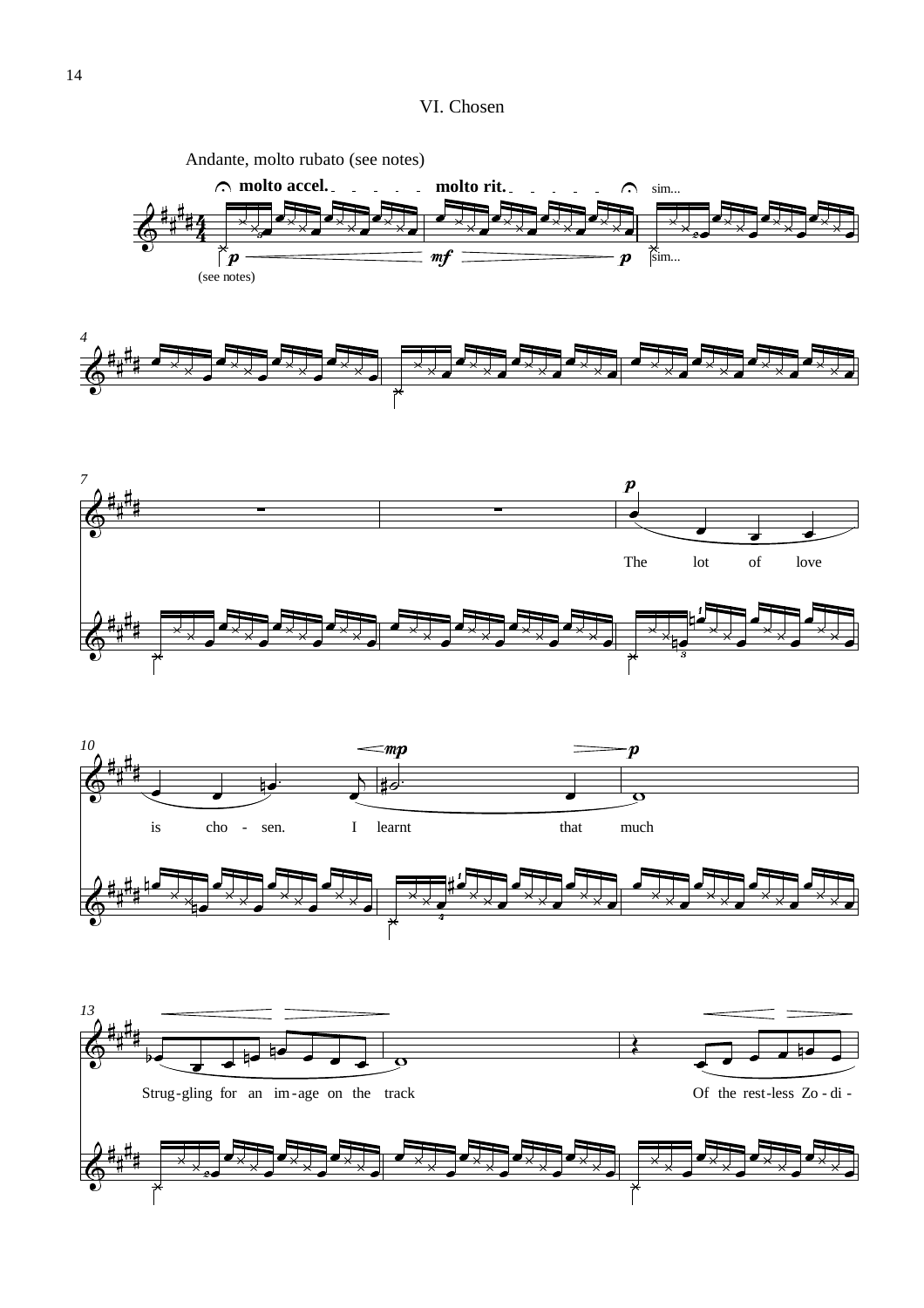







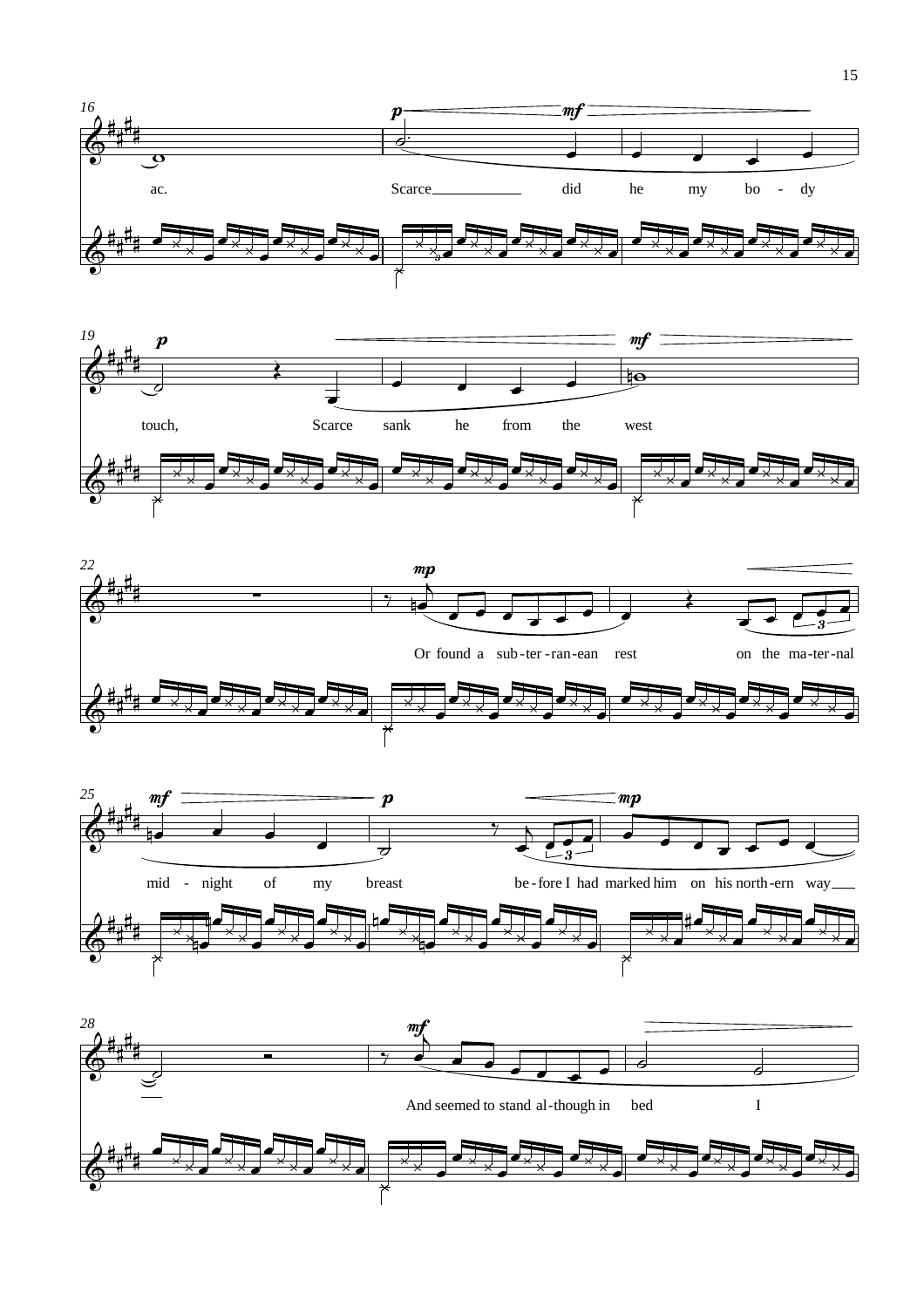







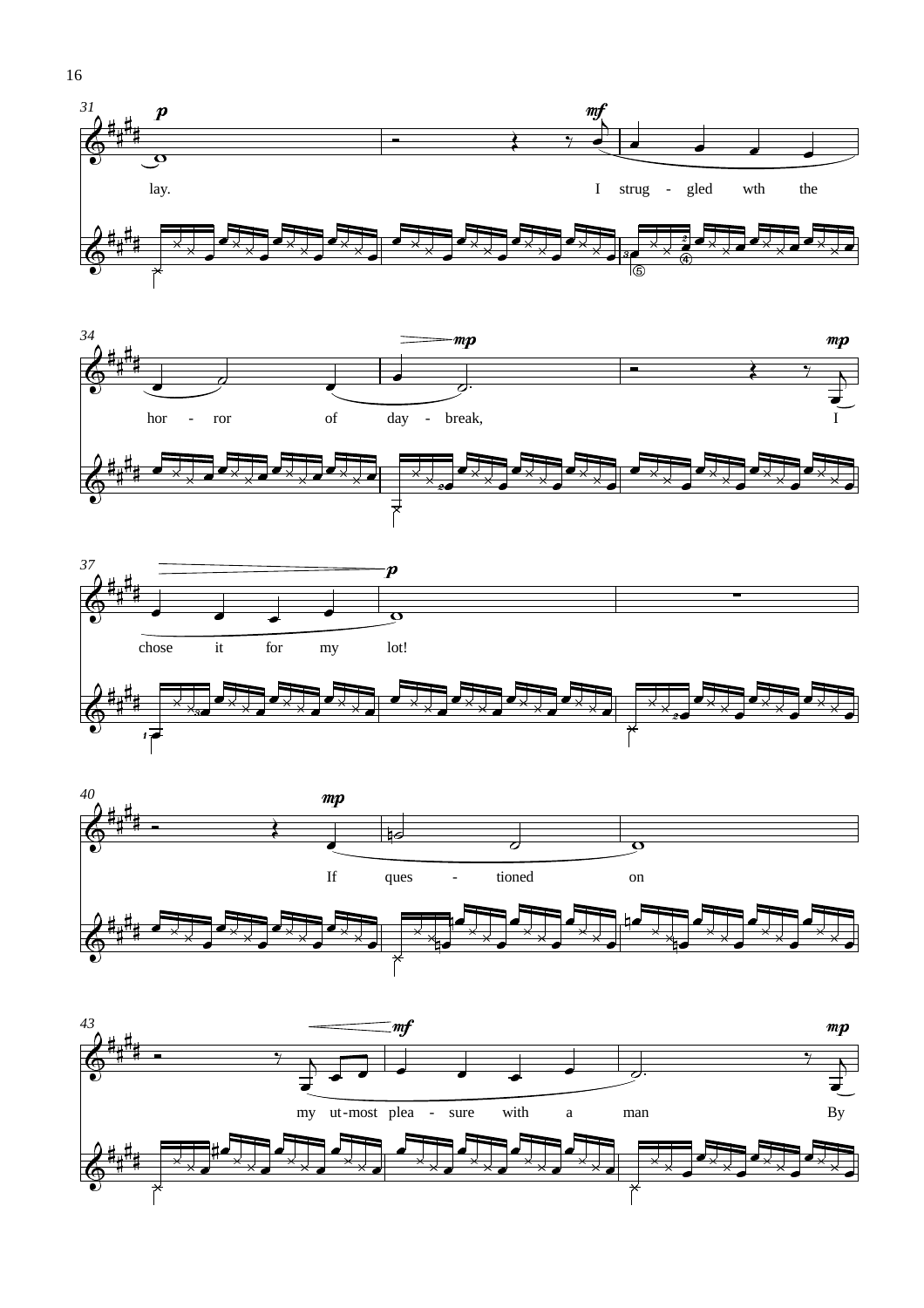







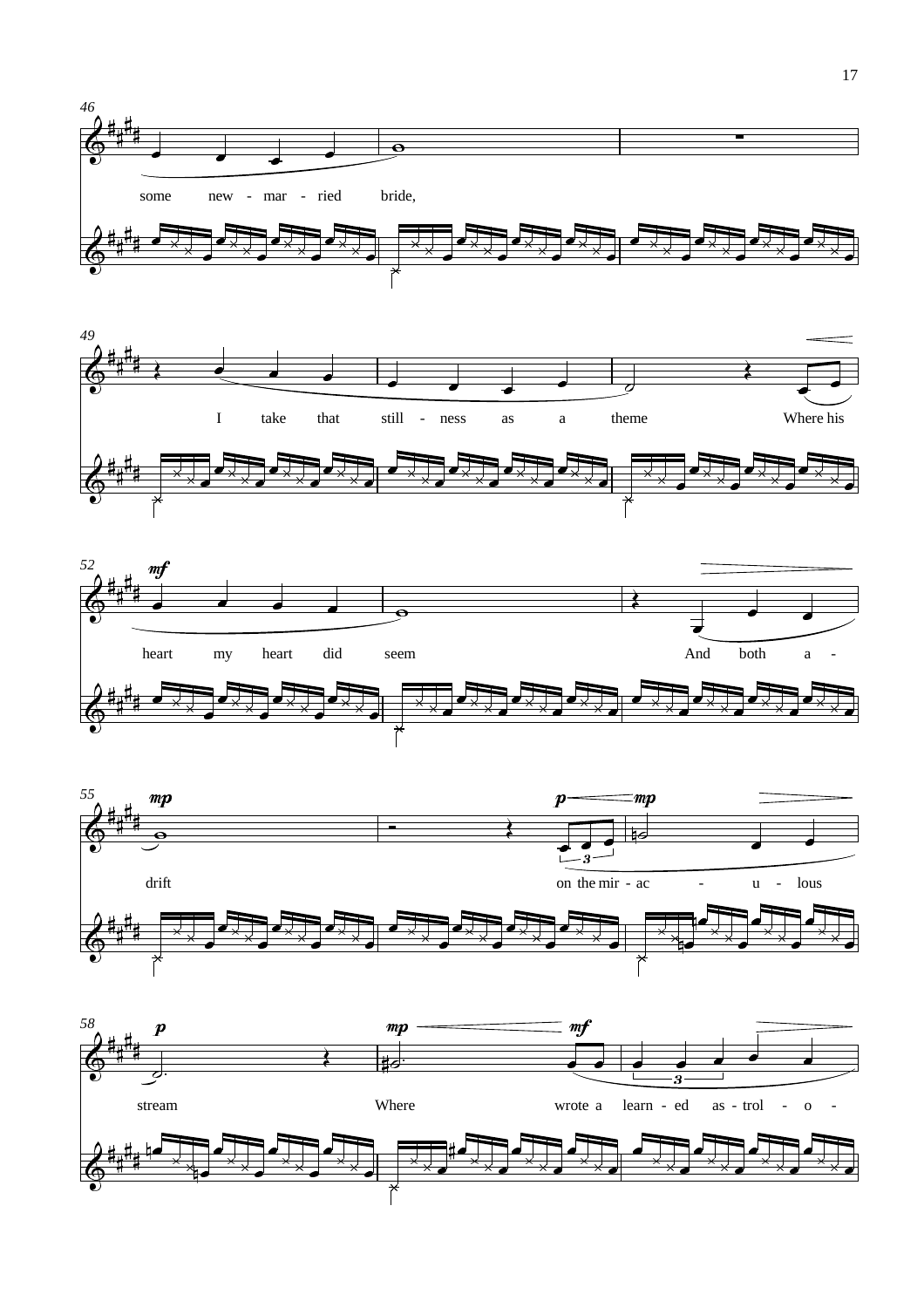







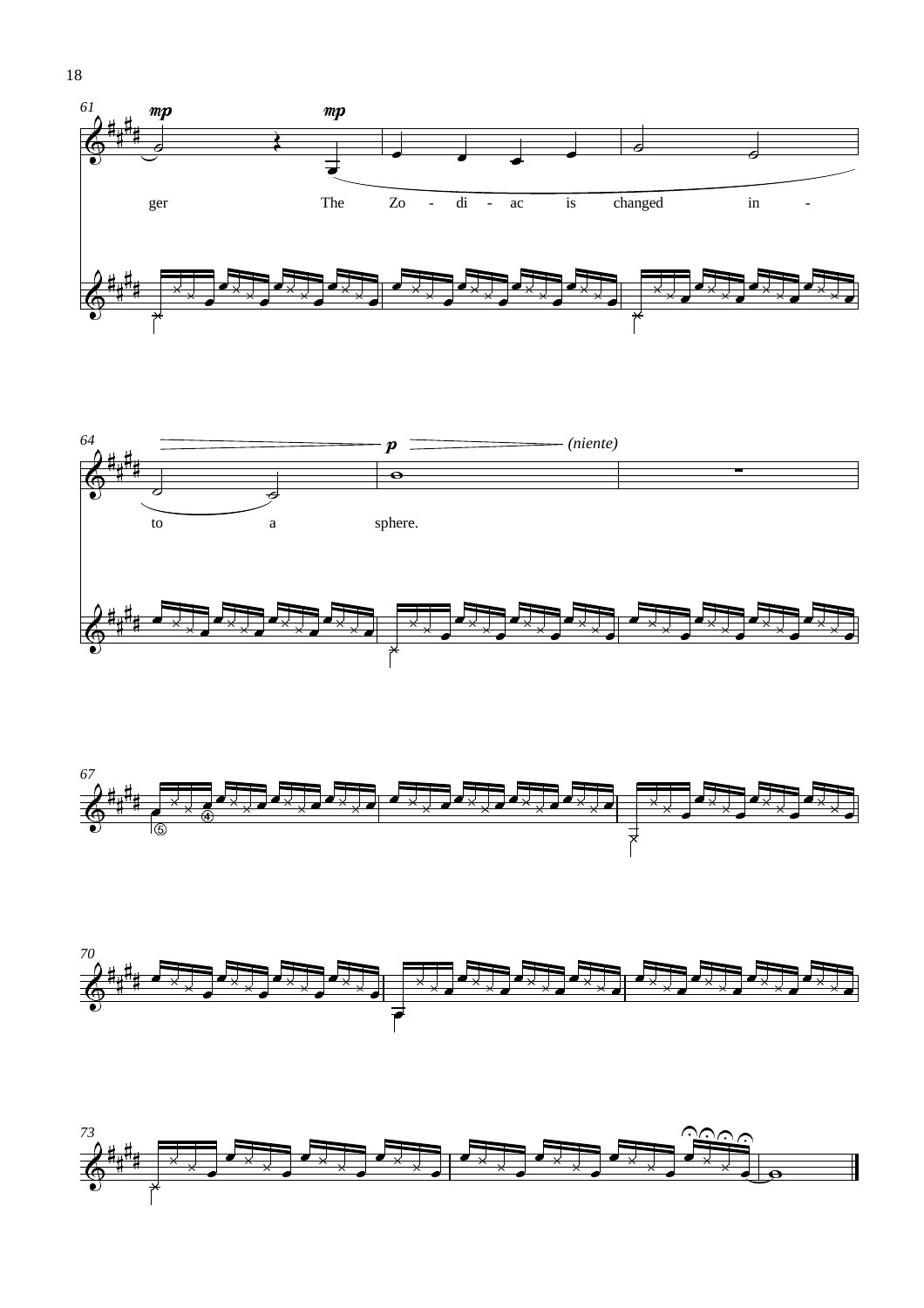

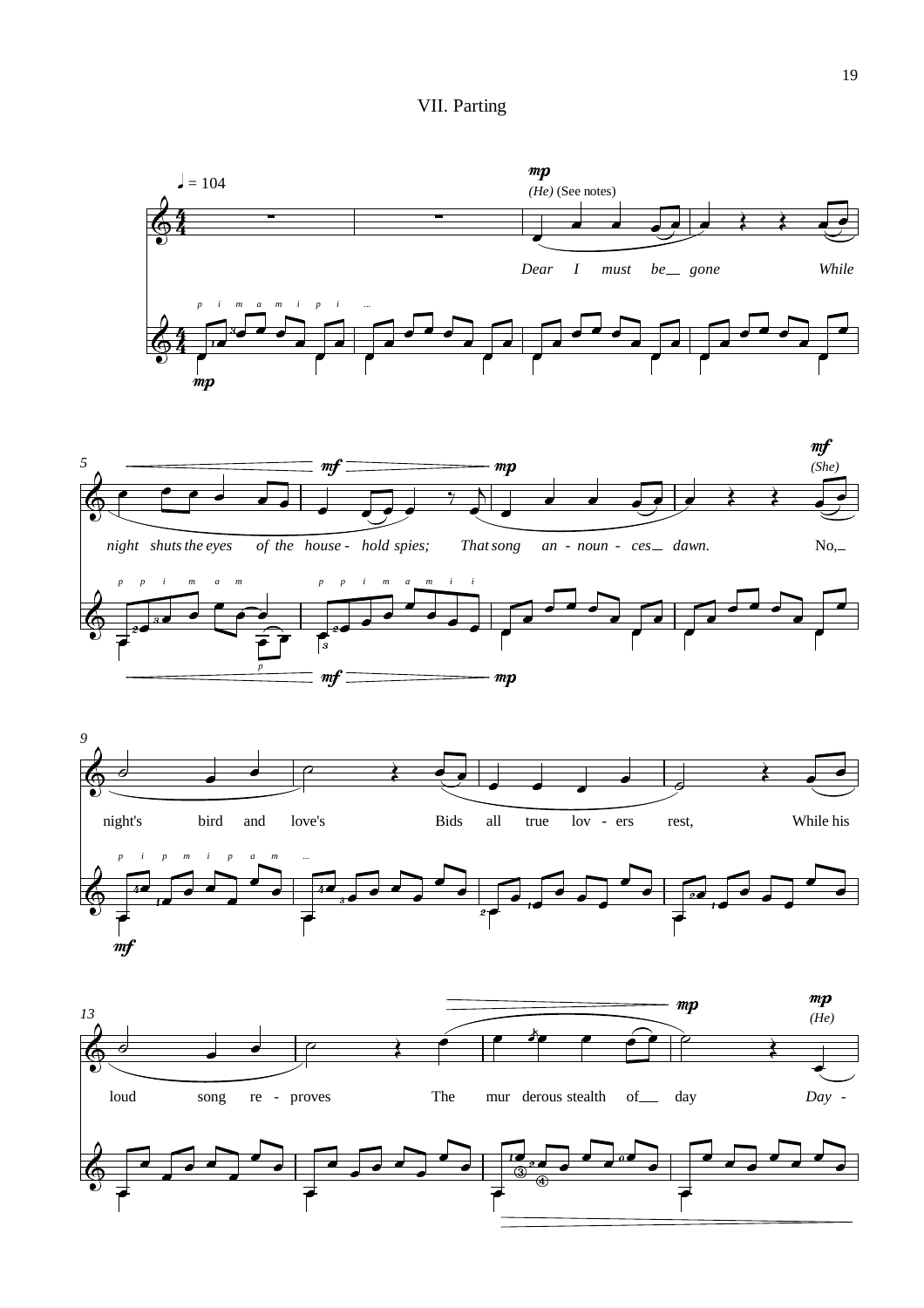



 $m f$ 





20

 $\boldsymbol{m}$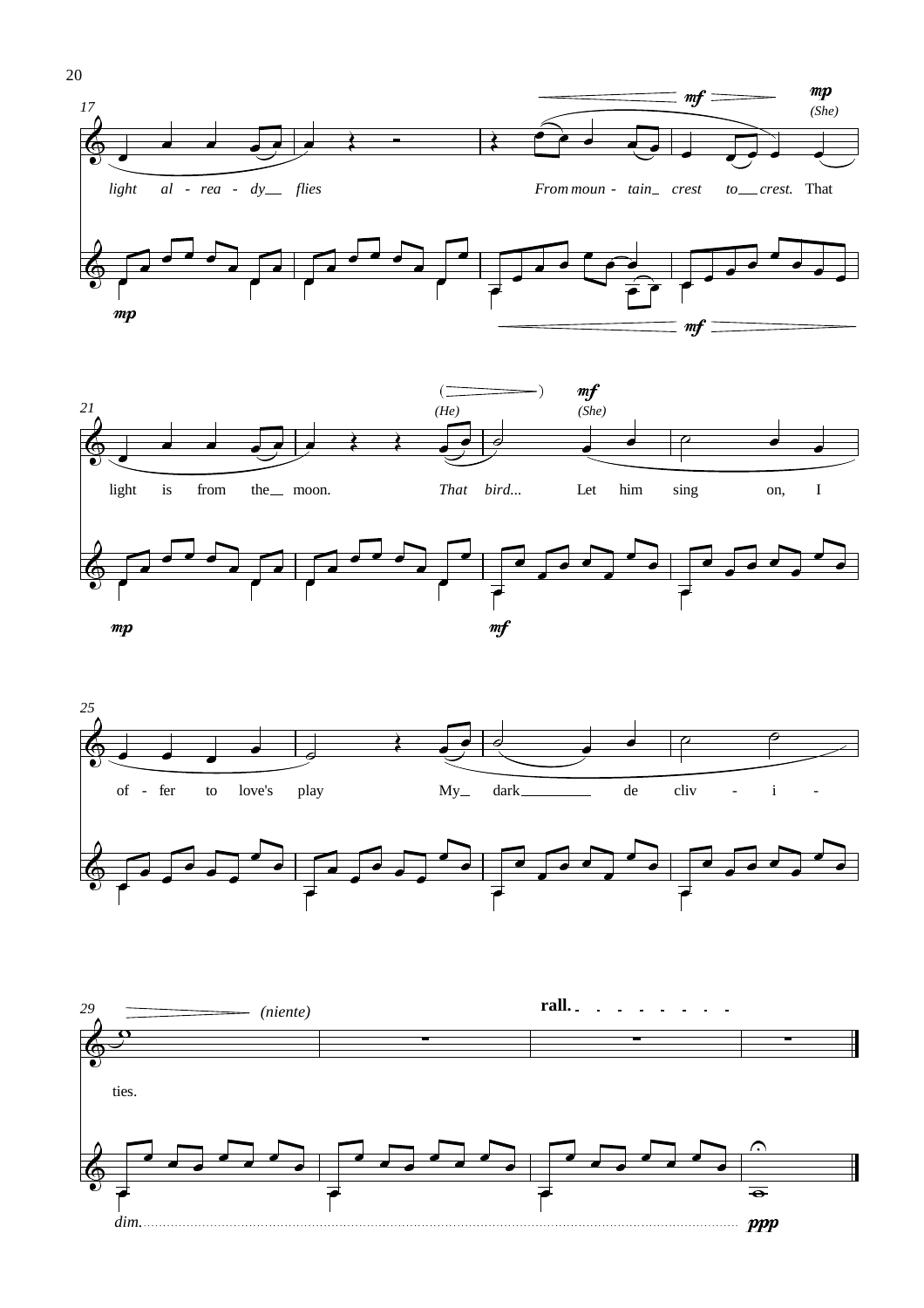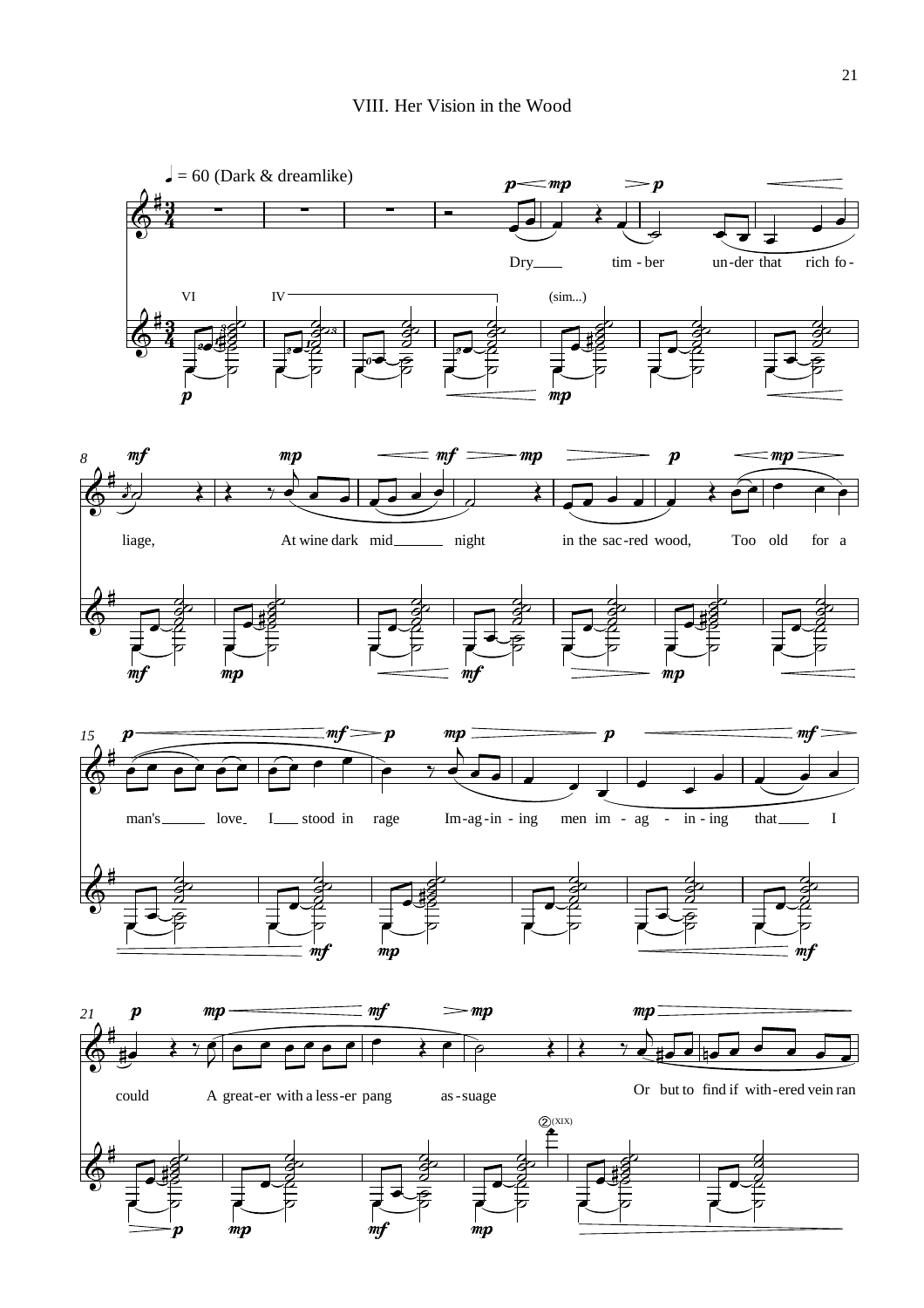





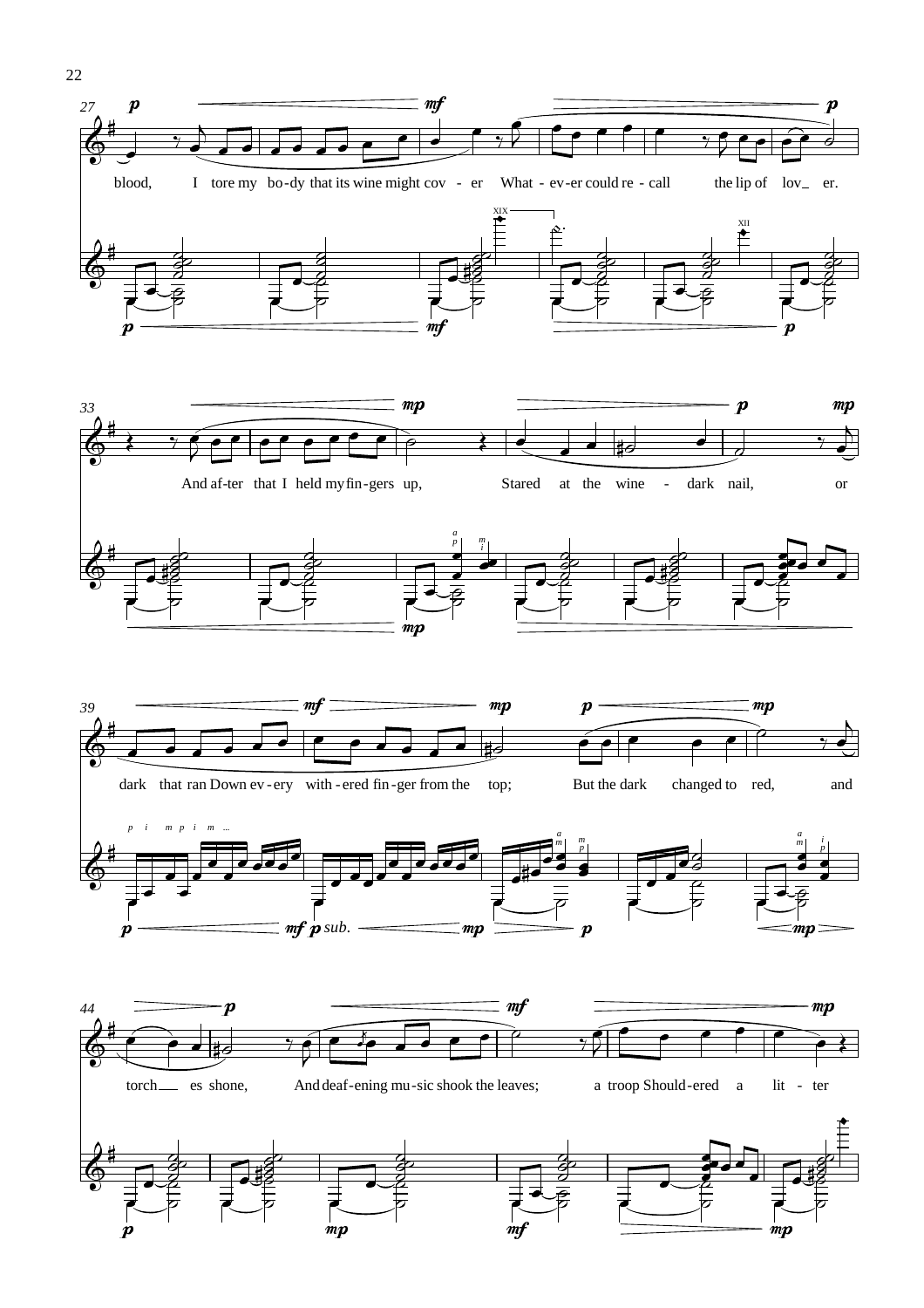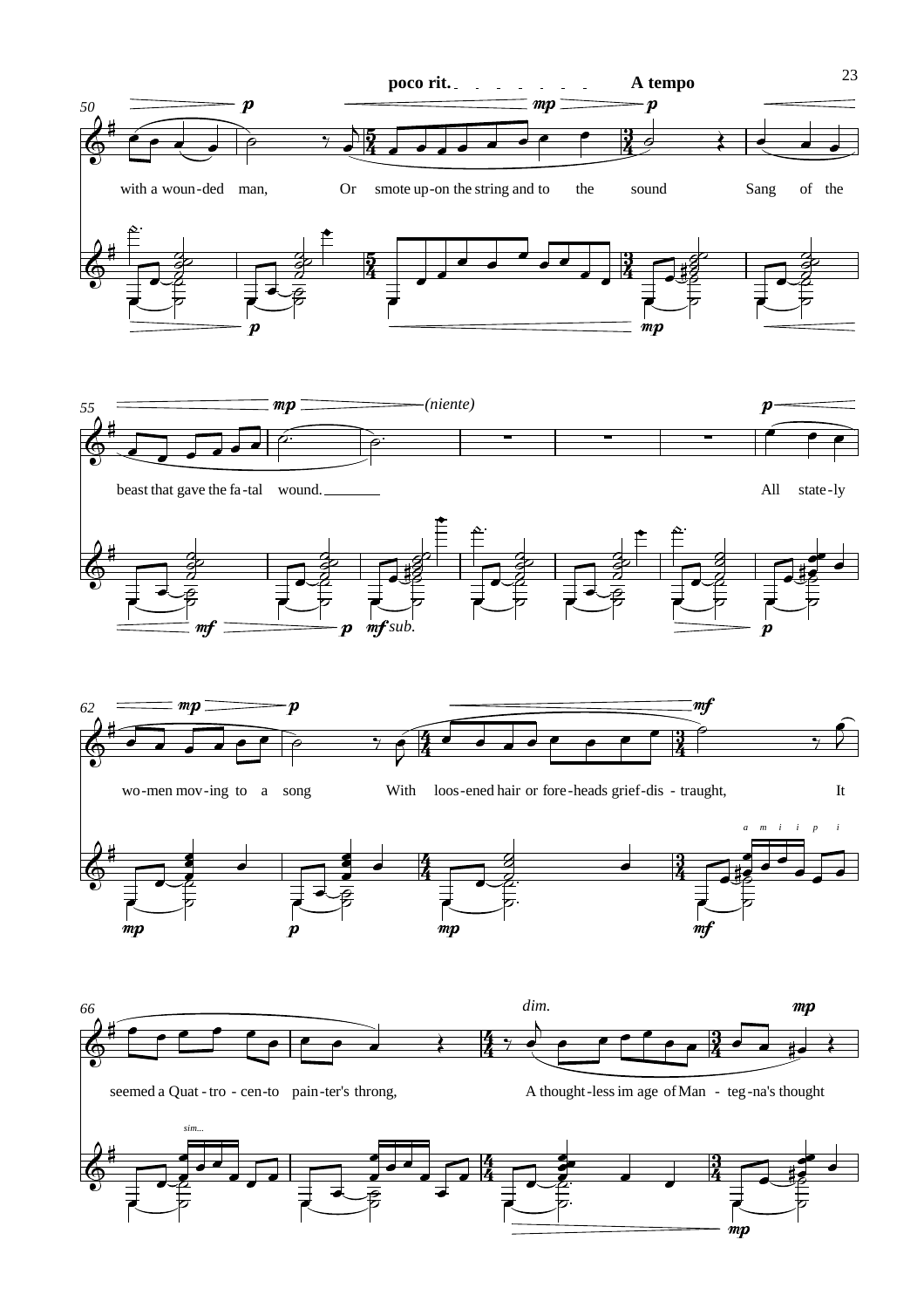

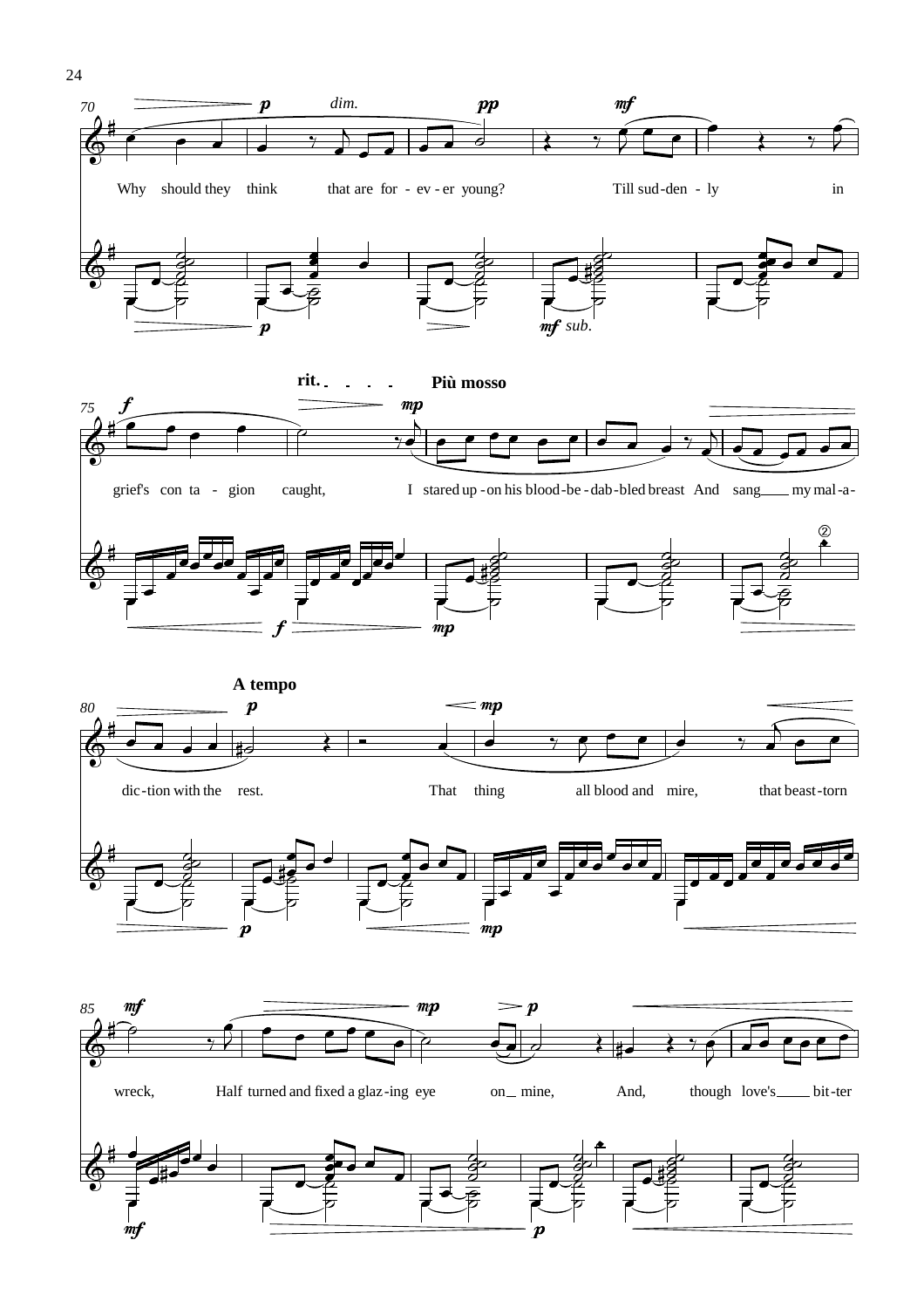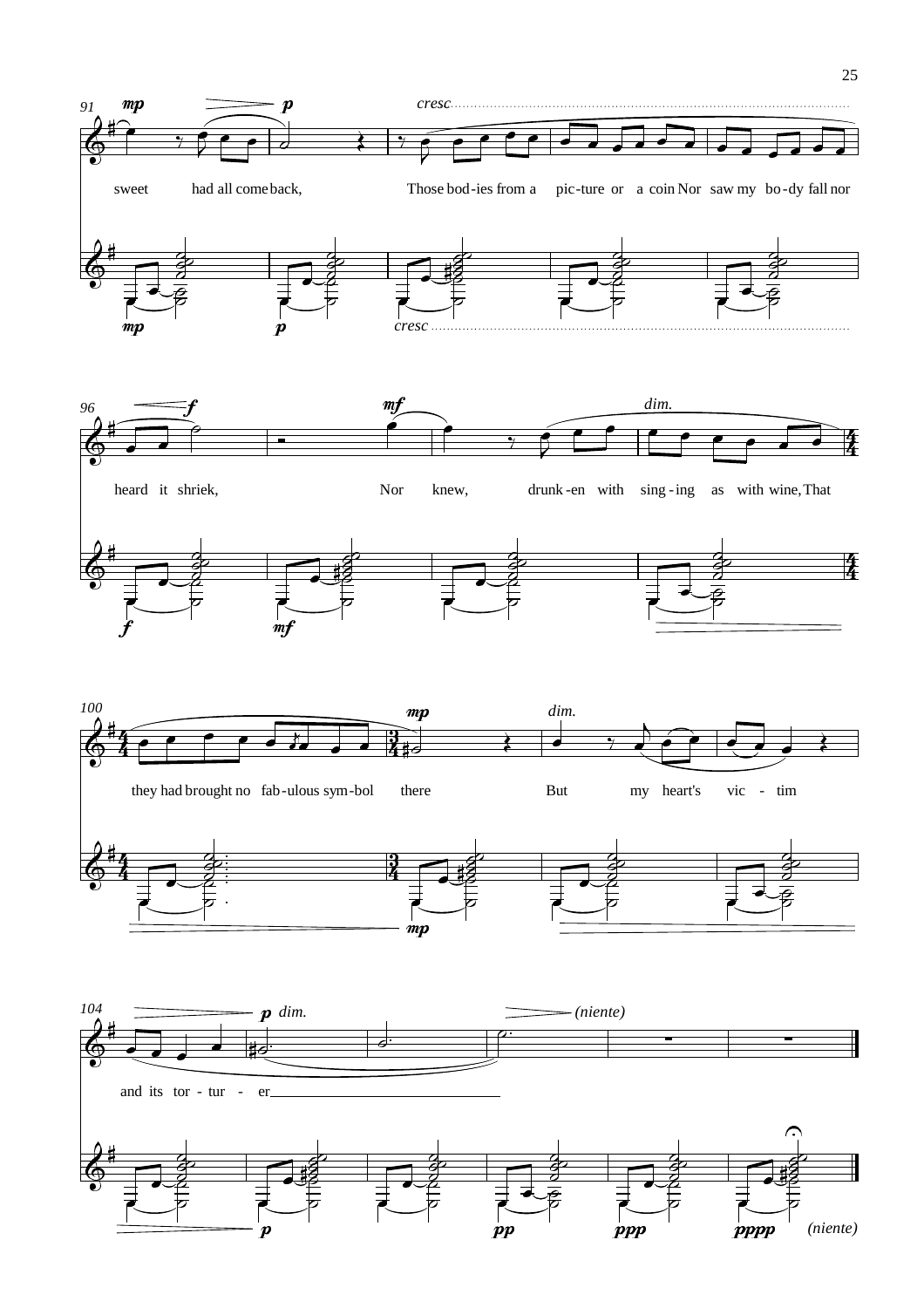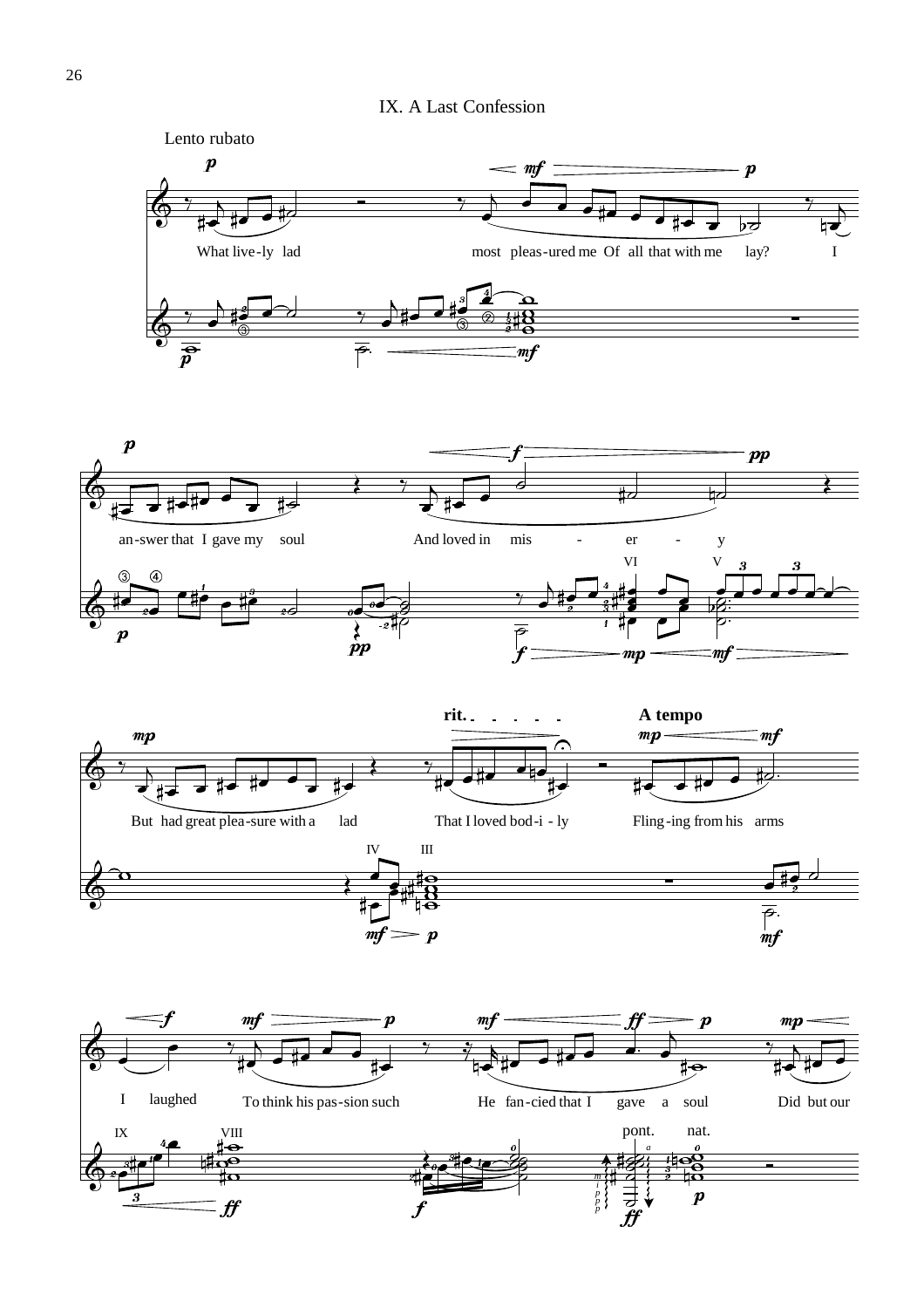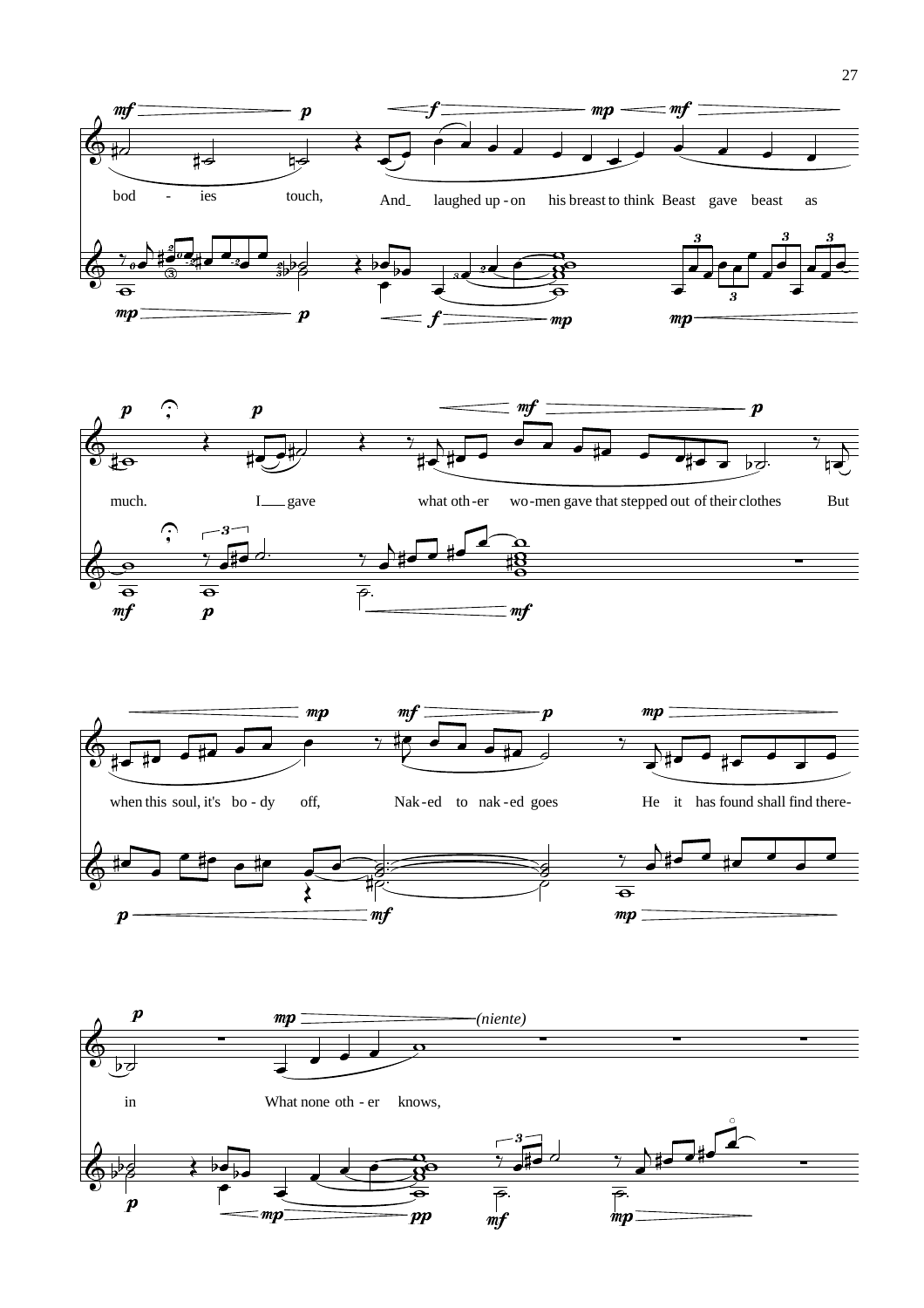





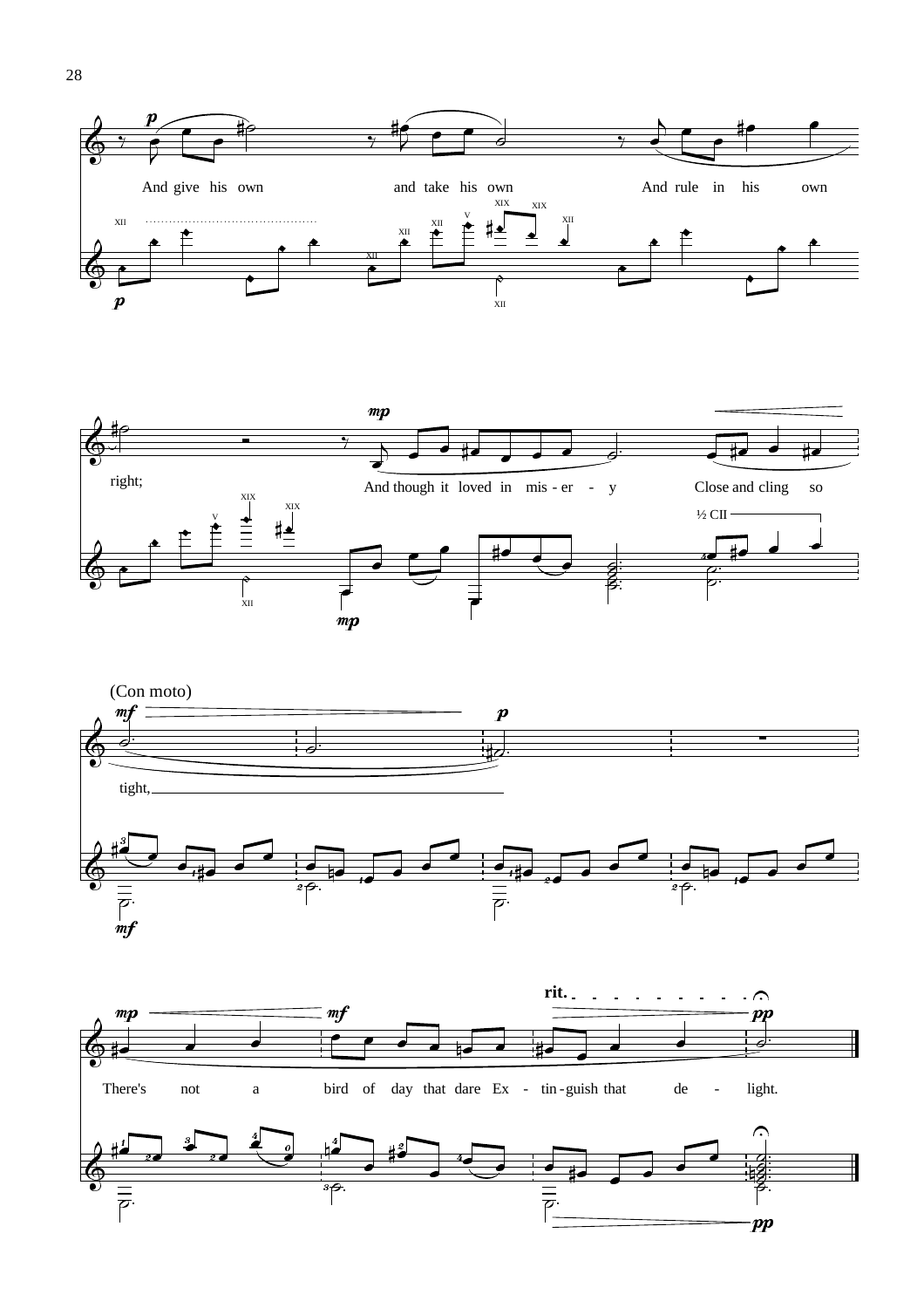#### X. Meeting

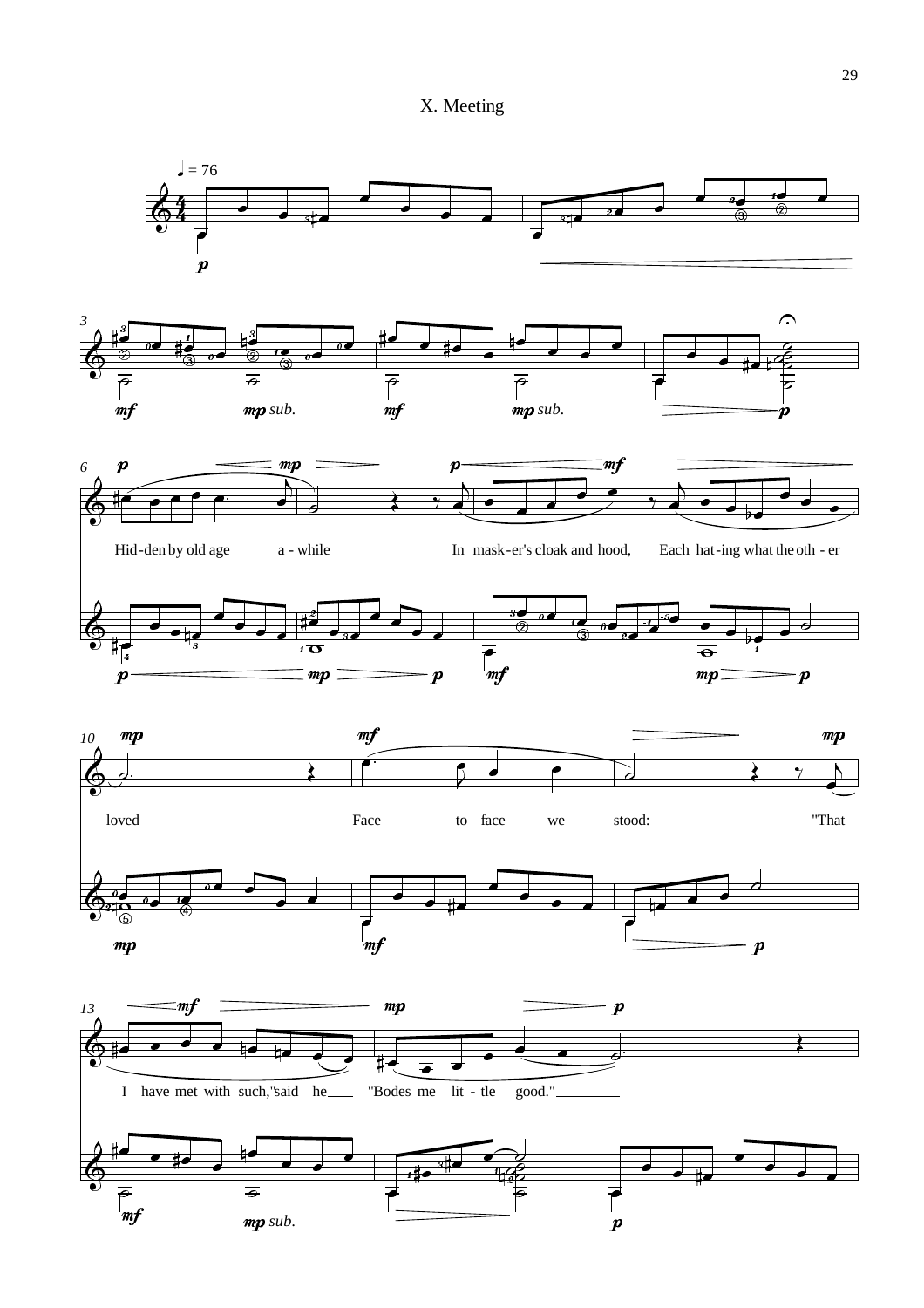





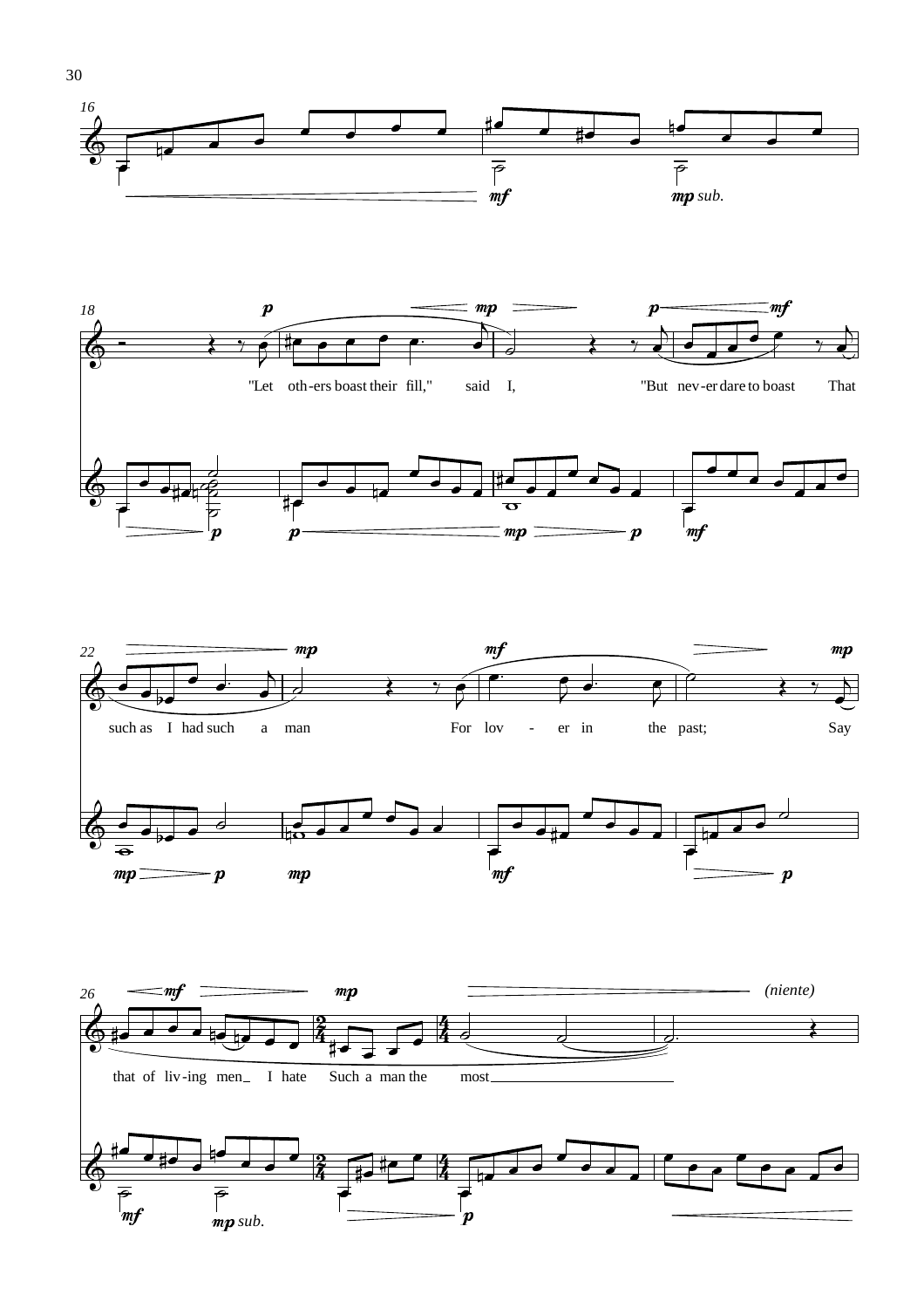









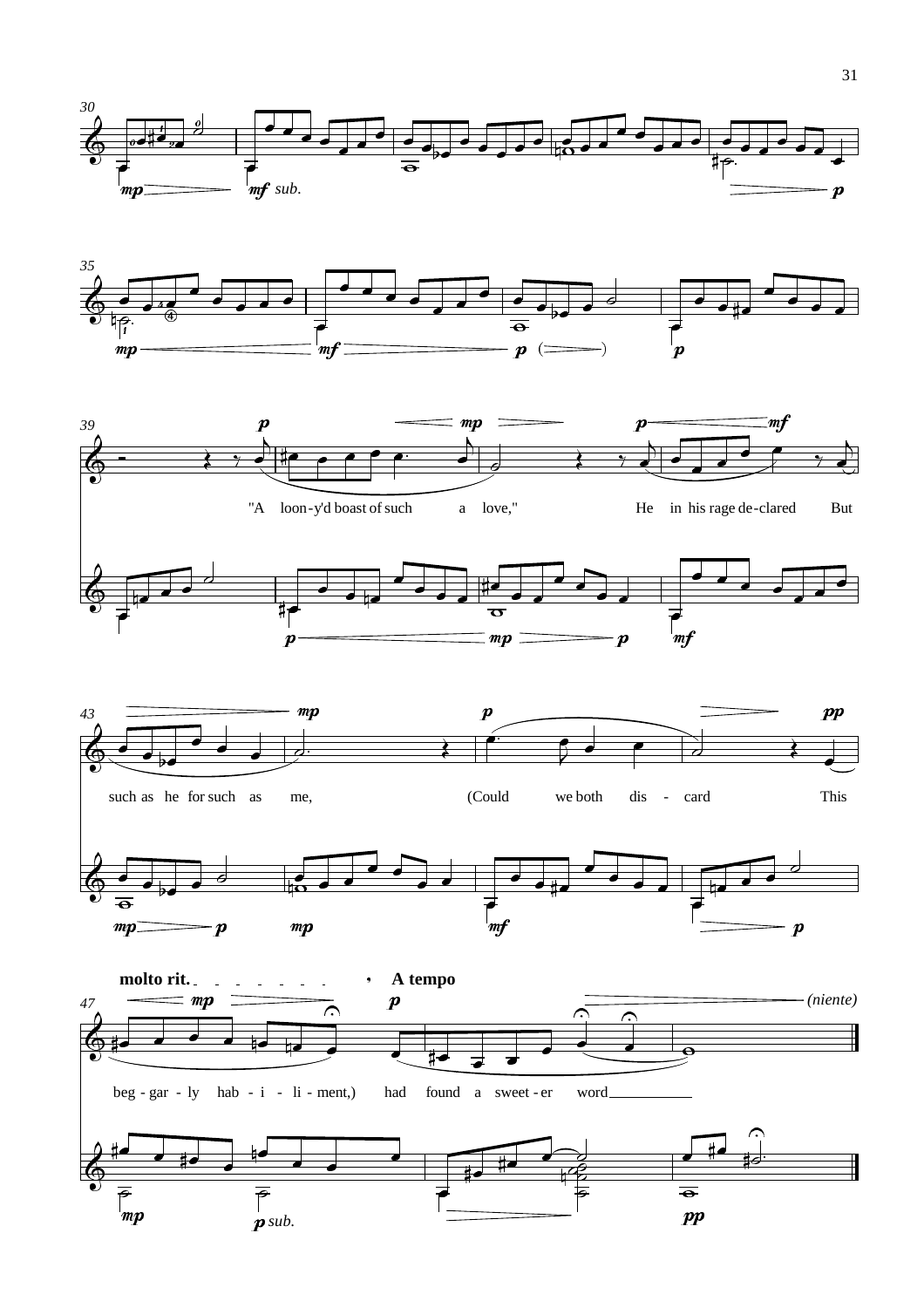#### XI. From the 'Antigone'

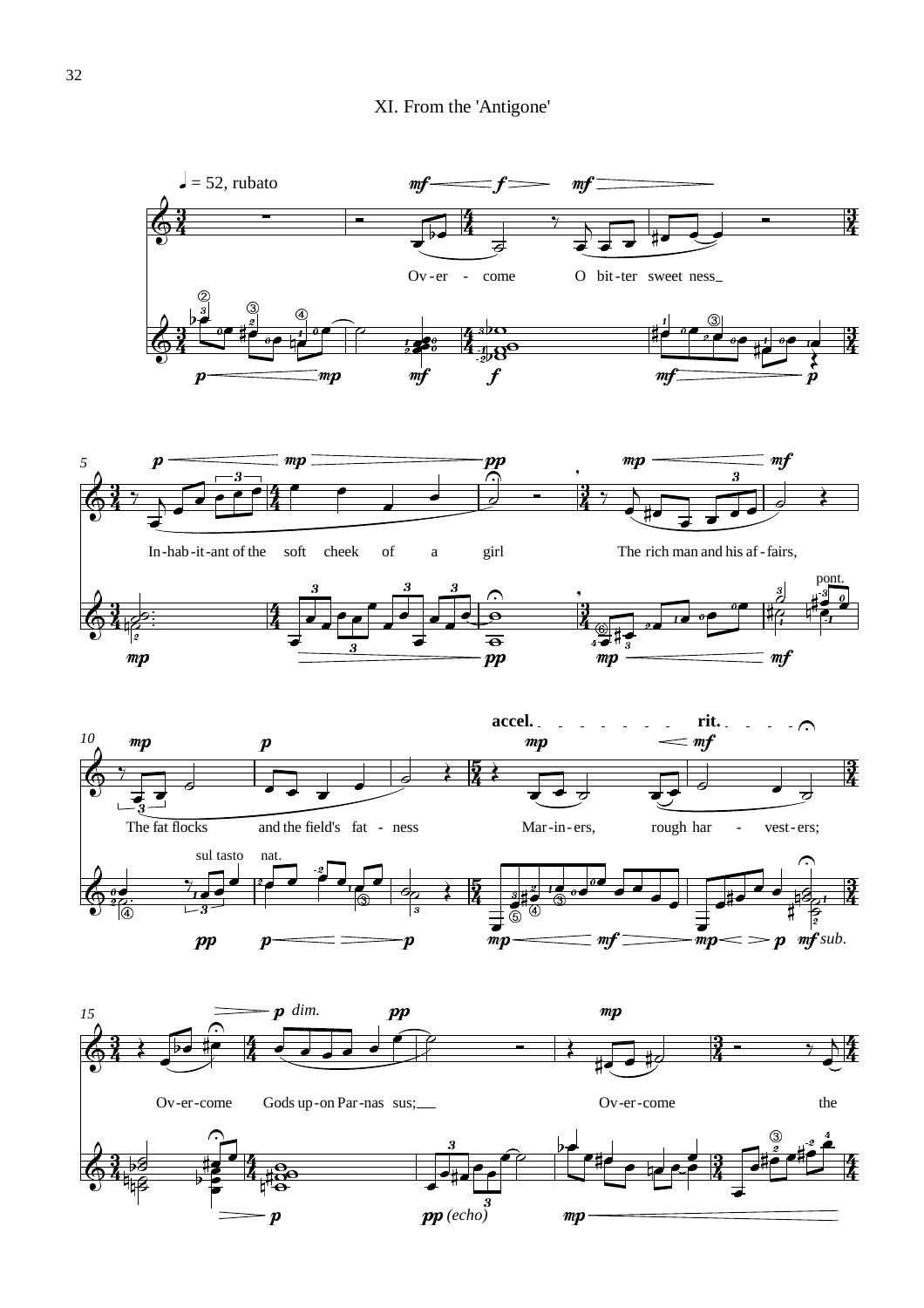





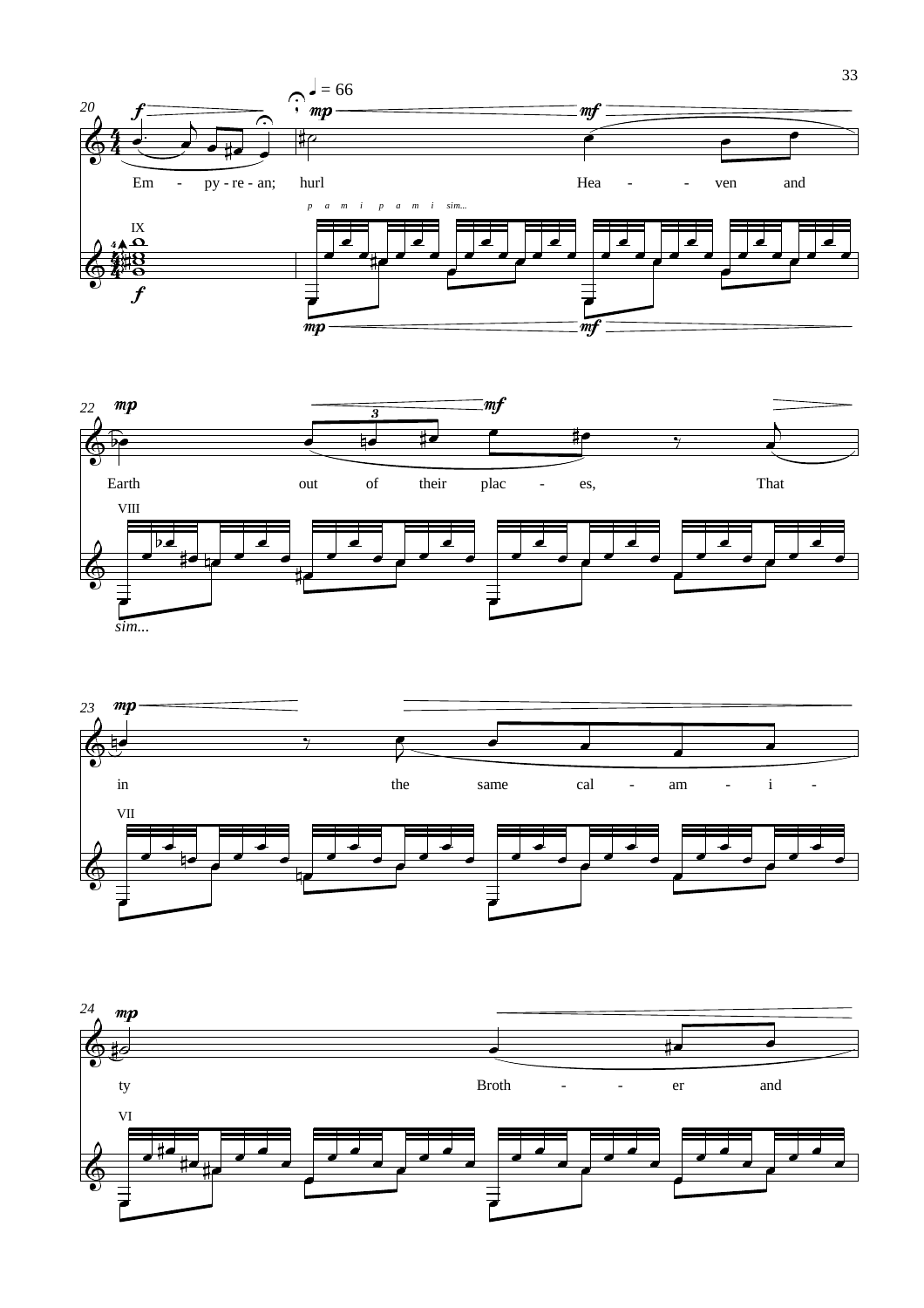